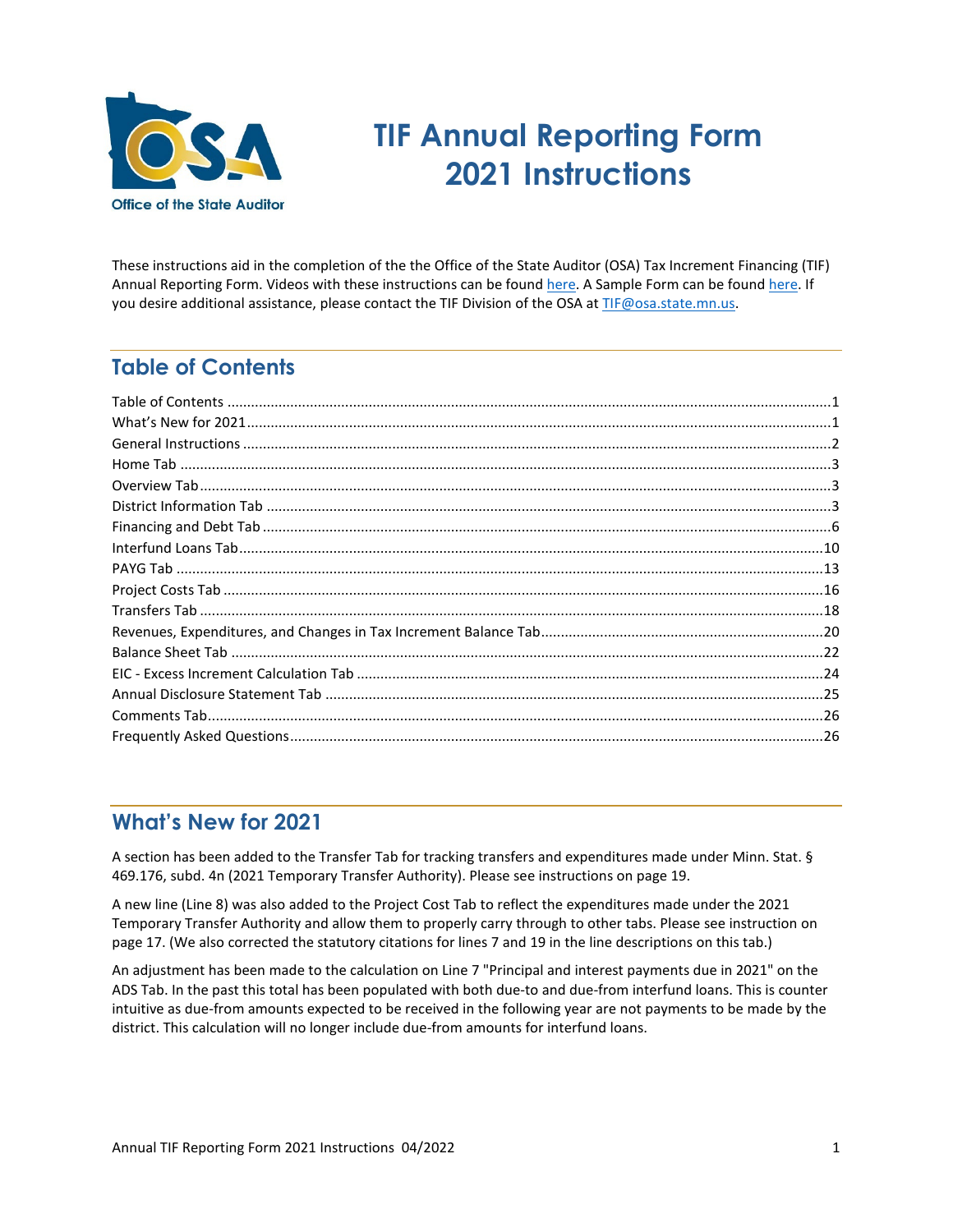# <span id="page-1-0"></span>**General Instructions**

# **Before You Begin**

We recommend reading through these instructions before beginning to complete the forms. To complete the forms you will need:

- The TIF Plan;
- Any TIF plan modifications;
- The reporting form from the previous year; and
- Any other relevant TIF information for the applicable district.

# **Reporting Requirement / Due Date**

Minn. Stat. § 469.175, subd. 6, requires a development authority to file TIF Annual Reporting Forms with the OSA by **August 1st** each year. A TIF Annual Reporting Form is required to be filed beginning the year in which the TIF district is certified. The form must be filed every year thereafter until the district is decertified and all tax increment has been spent or returned to the county auditor and no assets remain on the Balance Sheet Tab.

# **Downloading the Forms**

TIF Annual Reporting Forms must be downloaded through th[e State Auditor's Form Entry System \(SAFES\)](https://safes.osa.state.mn.us/) and completed offline. Within SAFES, the Annual Reporting Form can be found by going to Forms, selecting the appropriate reporting year, and looking under the TIF tab. You must have a username and password to access SAFES. If you need a username and/or password or are new to SAFES, please watch our shor[t SAFES instructional video.](https://www.osa.state.mn.us/forms-deadlines/submit-forms/safes-training-video/) 

You can download a ZIP file of all of the annual forms for your authority instead of downloading each TIF district individually by clicking on the appropriate link found prior to the individual listing of districts.

If you do not see one of districts listed or included in the ZIP file for a recently certified district, contact the OSA to have the form generated and made available to you in SAFES.

#### **About The Forms**

The TIF Annual Reporting Form is not designed to reconcile or "tie out" to audited financial reports and in many situations will not. TIF law imposes many specific requirements on the use of tax increments and requires the segregation of funds so that information can be presented in a manner that allows for legal compliance monitoring.

The form is an Excel file that contains thirteen tabs. Each tab is described below. If you need to use an alternative spreadsheet format such as Open Office, please contact the OSA for assistance.

Certain fields in the form are locked because they are populated with information that has been previously provided to the OSA and is not expected to change. If these fields contain inaccurate information, or if you have any other concern, please make a note in the Comments Tab or contact the OSA to resolve the problem.

All white fields require entry. Fields are shaded grey when they are not applicable (which may be contingent on answers or selections in other fields). Fields containing formulas that automatically calculate are shaded blue and should not be altered. Fields containing data carried over from fields on other tabs are shaded yellow and should not be altered. Enter \$0 when appropriate.

#### **Red Messages**

Red messages appear in the right margin on each tab of the TIF Annual Reporting Form. A red message indicates that an entry must be made or an error must be corrected before the form will be accepted. Once the entry is made or the error corrected, the red message will disappear. All red messages must be eliminated before the form can be uploaded through SAFES.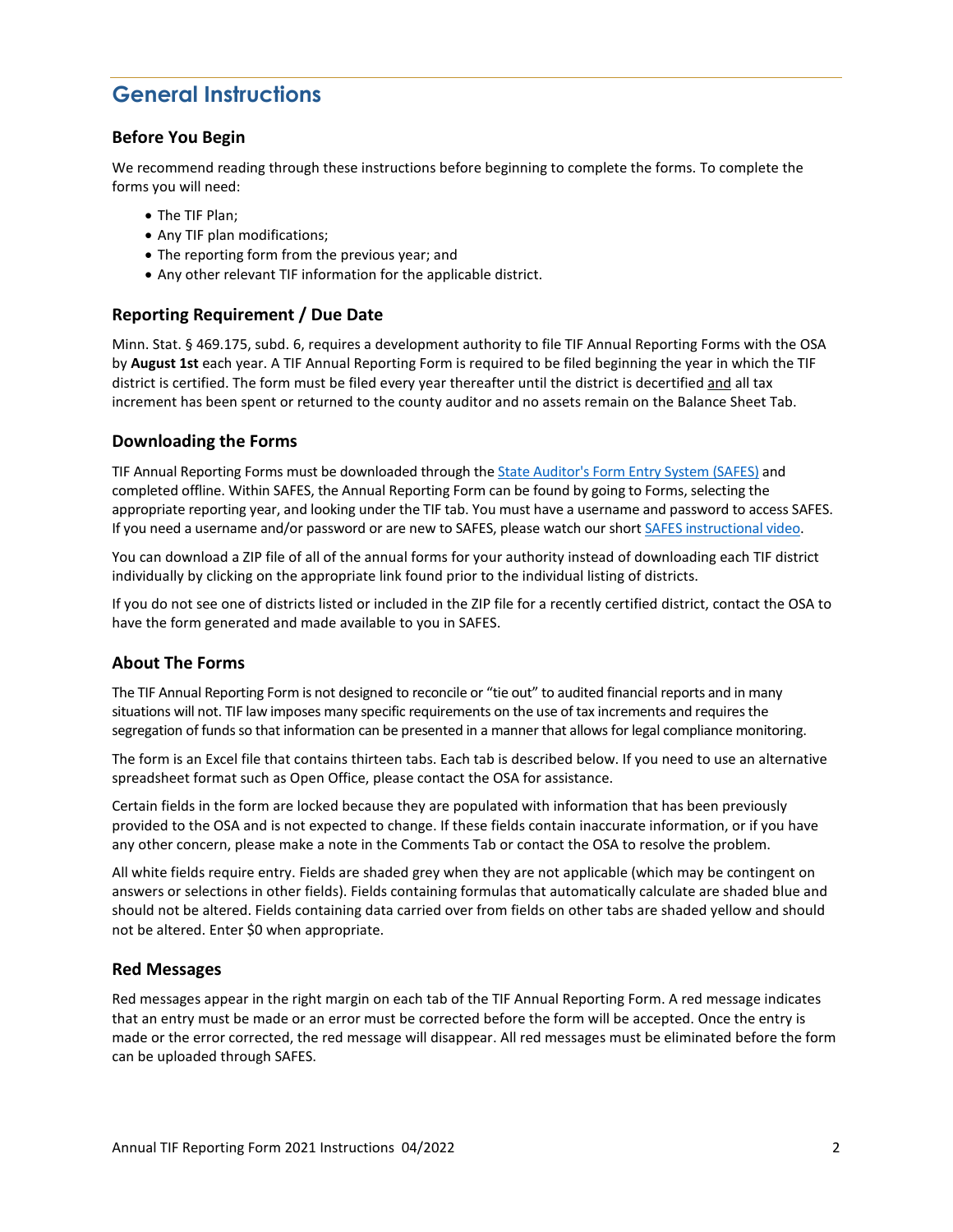# **Before You Finish**

Review the form for accuracy. The development authority is responsible for the accuracy and completeness of the data submitted, and must review the form for accuracy before the form is submitted to the OSA.

Save your forms. Make sure to save the final version. The development authority is responsible for maintaining copies of their Annual TIF Reporting Forms in accordance with the Record Retention Schedule.

#### **Recently Decertified Districts**

If a district has recently been decertified, be sure to print, complete and submit a Confirmation of Decertification [Form](https://www.osa.state.mn.us/forms-deadlines/forms/tif-forms/) to the OSA if you have not already done so. Complete and sign Part A and send the form to your County Auditor, who will verify the information and sign Part B. Provide the OSA with a fully completed decertification form. The authority is responsible for ensuring the OSA receives the form.

If the district is decertified before the maximum duration limit identified in the TIF Act is reached, submit a copy of the city council's resolution to decertify the district and the Confirmation of Decertification to the OSA. Notify the county in writing if the district is to be decertified prior to the maximum duration limit.

#### **Submitting the TIF Reporting Form**

TIF Annual Reporting Forms must be submitted through the [State Auditor's Form Entry System \(SAFES\).](https://safes.osa.state.mn.us/) Within SAFES, submit each form by going to Submit Documents, browse to select the completed form, and click Submit. Confirmation that the form was imported should be shown under Forms page. If the upload failed, the system will indicate issues must be resolved before the file can be submitted. For assistance please refer to the SAFES [Frequently Asked Questions](https://www.osa.state.mn.us/training-guidance/guidance/frequently-asked-questions/?category=safes) or watch our short [SAFES instructional video.](https://www.osa.state.mn.us/forms-deadlines/submit-forms/safes-training-video/)

If you encounter errors uploading a file, please log out of SAFES and open your reporting form in Excel. Make the necessary corrections so that no red messages remain on the form. Log back into SAFES and repeat the uploading process.

# <span id="page-2-0"></span>**Home Tab**

The Home Tab contains general information, instructions and links that may be useful for completing the TIF Annual Reporting Form. This tab also contains a table showing the count of red messages for each tab that must be eliminated before the form can be uploaded.

# <span id="page-2-1"></span>**Overview Tab**

The Overview Tab contains basic information about the TIF district, including the TIF plan estimates. All of the lines on this tab have been populated with information previously provided to the OSA and locked. Please review each line for accuracy and, if necessary, provide correct information in the Comments Tab or in an email to [TIF@osa.state.mn.us.](file://FS18/USERS/USERS/TIF/REPORTING/2020%20Reporting/Forms%20and%20Instructions/TIF@osa.state.mn.us) 

# <span id="page-2-2"></span>**District Information Tab**

The District Information Tab contains important information about the TIF district relating to special legislation, tax capacity amounts, fiscal disparities, the five-year rule, corrections of errors, and decertification. Please review the information on this tab for accuracy and make corrections as needed. If the field is locked, please provide the correct information in the Comments Tab or in an email to TIF@osa.state.mn.us.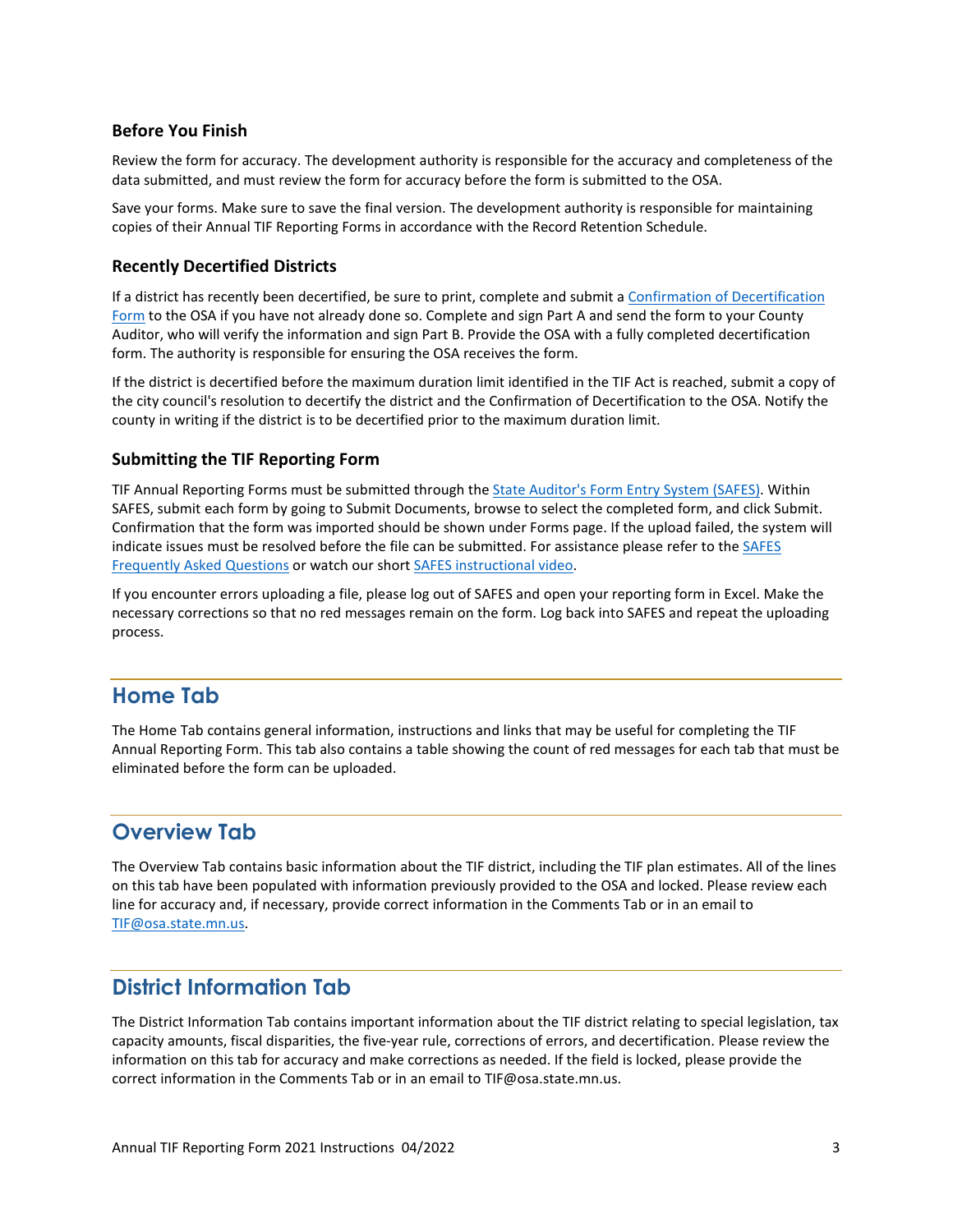# **Special Legislation**

# Line 1 - Was any special legislation enacted for this district?

*New TIF districts:* If the current TIF Annual Reporting Form is the first form filed for this TIF district and special legislation was enacted for this TIF district, select "Yes" and also complete line 2. If not, select "No" and skip line 2, which will be shaded gray.

*Existing TIF districts:* If you previously filed a TIF Annual Reporting Form for this district and selected "Yes" in any prior year's form, line 1 will be populated with a "Yes" response. Information regarding special legislation previously reported will be populated and locked in the table on line 2. Add any new special legislation on the next row in the table on line 2.

If "No" was selected in ALL prior year reports, "Yes" or "No" must be selected for the current reporting year. If "Yes," proceed to line 2. If "No," skip line 2, which will be shaded gray.

#### Line 2 - Year, Chapter, Article, and Section

If "Yes" was selected on line 1, provide the Year the special legislation became law, the Chapter of the law, the Article of the law (if the chapter was divided into articles), and the Section of the law. (If the law did not have an Article, insert "0" instead of leaving the cell blank. If the law contained multiple sections, the sections can be listed and separated by commas or dashes but avoid spaces.) Complete one line for each special law, filling in the entire line. Make sure to add any new special laws for the district.

# **Captured Tax Capacity**

The property tax information reported in this section relates to reporting year 2021 and should have been provided to you by the county. The fields will be populated with 2021 information counties reported to the Department of Revenue, where available. These fields are not locked. Data can be entered and corrections made, if necessary. Please note that, because populated data represents information obtained from the county, any correction should be made only after confirming its accuracy with the county. Changing the data on the TIF Annual Reporting Form is not an instruction to the county to change the captured tax capacity it uses to administer the district, and the county will not change the captured tax capacity in response to this form.

#### Line 3 - Captured Tax Capacity

If the district is decertified and/or entirely tax exempt for 2021, select "Not Applicable" and skip this section. Otherwise, select "Applicable."

#### Line 4 - Current net tax capacity

Enter/Verify the current net tax capacity of the property within the TIF district, as certified by the County Auditor for taxes payable 2021.

#### Line 5 - Original net tax capacity

Enter/Verify the original net tax capacity of the TIF district as certified by the County Auditor.

The original net tax capacity may reflect changes from the amount that was initially certified. Certain activities can cause the original net tax capacity of a district to change, including changes in the taxable or exempt status of parcels within the district, changes in the property classification of parcels within the district, and the addition or removal of parcels to/from the district.

#### Line 6 - Captured net tax capacity

This field is automatically calculated as the positive difference between the current and original net tax capacities, if any. Any negative differences will be shown as zero.

#### Line 7 - Fiscal disparity deduction, if applicable (Option B)

If the district is located in a fiscal disparity area **and** has elected Option B, report/verify the amount of the TIF district's contribution to the fiscal disparity pool. If the TIF district is not located in a fiscal disparities area or the municipality has elected Option A, the amount reported on this line should be \$0.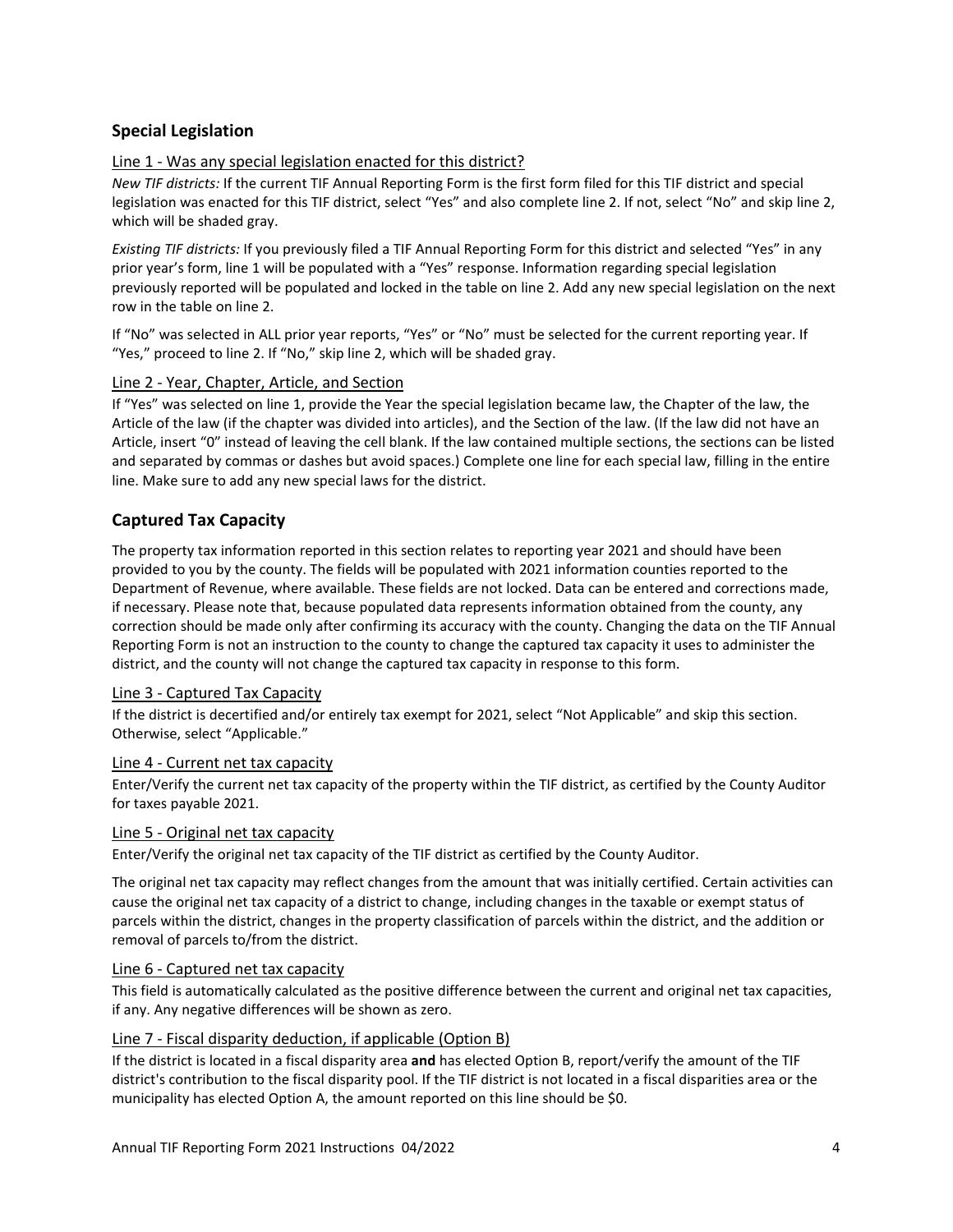Under Option A, the contribution to the fiscal disparity pool is paid from the city's existing tax base. Under Option B, the contribution is paid from the captured net tax capacity of the district.

The fiscal disparity deduction will only apply to authorities located in the Seven-County Metropolitan (Anoka, Carver, Dakota, Hennepin, Ramsey, Scott and Washington) or Iron Range (Cook, Lake and portions of St. Louis, Itasca, Crow Wing, Koochiching and Aitkin) areas of the fiscal disparities program. Questions regarding the calculation of the fiscal disparity contribution should be directed to the Department of Revenue, Property Tax Division. See also Minn. Stat. § 469.177, subd. 3.

#### Line 8 - Captured net tax capacity shared with other taxing jurisdictions

Enter/Verify the portion of the district's captured net tax capacity shared with other taxing jurisdictions, if any.

#### Line 9 - Captured net tax capacity retained for tax increment financing

This field is automatically calculated as the remaining positive difference, if any (line 6 minus lines 7 and 8). Negative differences will be shown as zero.

# **Fiscal Disparities**

Line 10 - Enter the amount of total increased property taxes to be paid from outside the TIF district from line 33 of the Department of Revenue's fiscal disparity Option A calculation form.

If the TIF district is in a fiscal disparities area and Option A applies, enter this amount from the Department of Revenue's [Tax Increase Calculation Under Fiscal Disparity Contribution Option A](https://www.revenue.state.mn.us/tax-increment-financing-tif-fiscal-disparity-option-calculation) form. If the TIF district is a pre-1979 district, is not in a fiscal disparities area, or Option B applies, skip this line.

# **Five-Year Rule**

# Line 11 - Did one or more of the following actions occur before [the five-year-rule date]?

A TIF district with a certification request date after April 30, 1990, is subject to the five-year rule. A date will be shown on line 11 that is either five, eight, or ten years after the certification date of the district. The usual date is five years after certification but extended periods were granted in response to the recession and pandemic (redevelopment districts and renewal and renovation districts certified after 6/30/03 and before 4/20/09 get 10 years; redevelopment districts certified after 4/20/09 and before 6/30/12 get 8 years; and redevelopment districts certified after 12/31/17 and before 6/30/20 get 8 years). If a date is shown, review lines 12 through 16 and determine if any of the actions occurred prior to the line 11 date. If none of the actions occurred before the date, select "No" on line 11 and proceed to line 17. If one or more of the actions occurred, select "Yes" on line 11 and also select "Yes" for any of lines 12 through 16 that occurred prior to the date on line 11. Authorizing an interfund loan, and/or transferring loan proceeds from one fund to another, are NOT activities that meet the five-year rule; the actual payment of the costs and not the authorization or making of the interfund loan is what meets the fiveyear rule. Select all that apply.

In general, a TIF district with a certification request date on or before April 30, 1990, is NOT subject to the five-year rule and no date will be shown on line 11. If no date is shown, select "Not Applicable" and proceed to line 17.

#### Line 12 - Revenues were paid to a third party

Select "Yes" if tax increment revenues were actually paid to a third party by the date shown on line 11. A "third party" is an entity that is not the party who benefits from the tax increment assistance and is not the development authority.

#### Line 13 - Bonds were issued and sold to a third party

Select "Yes" if bonds were issued and sold to a third party, tax increment revenues are or will be spent to repay the bonds, and the bond proceeds are to be handled pursuant to Minn. Stat. § 469.1763, subd. 3(a)(2), which generally requires that proceeds will be used to finance the activity and, on the date of issuance, are reasonably expected to be spent within the five-year period or are deposited in a reasonably required reserve or replacement fund.

# Line 14 - Binding contracts with a third party were entered into and the revenues will be spent under the contractual obligation

Select "Yes" if binding contracts were entered into for performance of the activity by the date shown on line 11 and tax increment revenues will be spent to satisfy the contractual obligation. An example is a contract for site preparation entered into between a development authority and an entity whose sole remuneration under the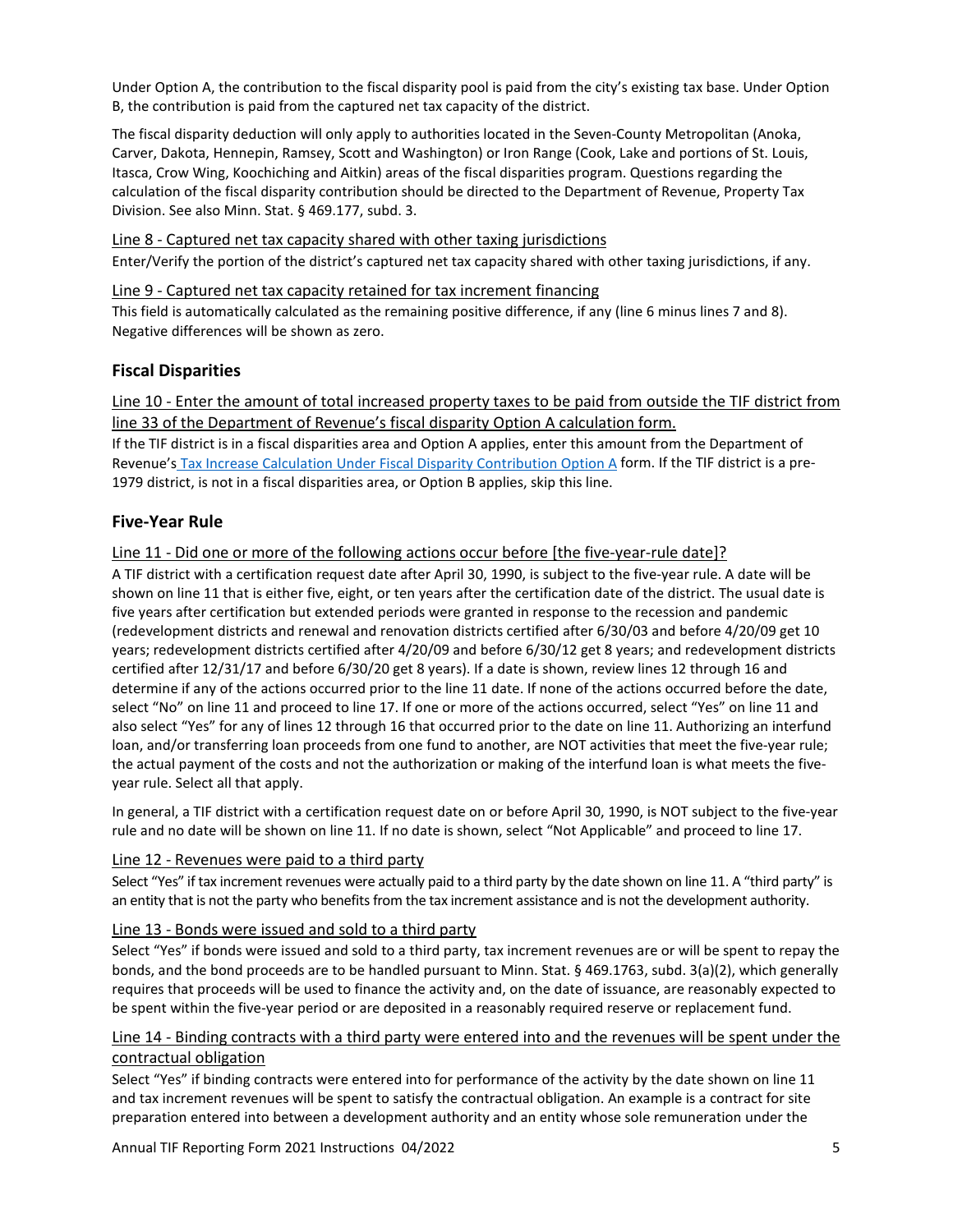contract is payment for its services. The contracting entity cannot be a party who benefits from the tax increment assistance and it cannot be the development authority.

# Line 15 - Activity costs were paid for and revenues are spent to reimburse a party for payment of the activity costs

Select "Yes" if activity costs were paid for by the date shown on line 11 and tax increment revenues will be spent to reimburse a party for payment of the costs, including interest on unreimbursed costs. An example is a pay-as-you-go (PAYG) agreement between the development authority and the developer, assuming the costs were paid for by the date shown on line 11. For more information, see the Statement of Position entitled [Pay-](https://www.osa.state.mn.us/media/vjohedby/tif_pay-as-you-go_0904_statement.pdf)[As-You-Go Obligations.](https://www.osa.state.mn.us/media/vjohedby/tif_pay-as-you-go_0904_statement.pdf)

# Line 16 - Expenditures were made for housing or public infrastructure purposes as permitted by Minn. Stat. § 469.1763, subd. 3(a)(5)

Select "Yes" if expenditures were made for housing or public infrastructure as permitted by the statute. An example is expenditures made to finance construction of housing to be occupied, in part, by persons of low and moderate income.

For more information regarding the five-year rule, see the Statement of Position entitled TIF Five-Year Rule [and Six-Year Rule.](https://www.osa.state.mn.us/media/ymkbmble/tif_fiveyearrule_1305_statement.pdf)

# **Statutory County Correction of Error(s)**

#### Line 17 - Did the county auditor address any error under Minn. Stat. § 469.177, subd. 13, in 2021?

This line will be pre-populated based on information provided by the county on the 2021 County TIF Information Form. "Yes" will be populated if the county has indicated that an error had been corrected that fell under Minn. Stat. § 469.177, subd. 13. "No" will be populated if the county did not report an error correction. If this line is populated as "No," but the authority believes there was an error corrected under this statute in 2021, please make a comment on the Comment Tab indicating what error was corrected.

Qualifying errors include errors in the certification or decertification of TIF districts, and errors related to the computation of tax increment. Corrections under this authority require written notification to the State Auditor and the Commissioner of Revenue. Correcting dates related to the certification request, certification, first receipt of increment, and required decertification generally are generally not qualifying errors under this statute. For more information regarding correction of errors, see the Statement of Position entitle[d Correction of TIF Errors.](https://www.osa.state.mn.us/media/h04pfn2t/tifrcorrectionoferrors_0902_statement.pdf)

# **Decertification**

#### Line 18 - Has this district been decertified?

If the district has been decertified, select "Yes." If the district was decertified before calendar year 2021 and the actual decertification date was provided to the OSA, lines 18 and 19 will be populated and locked with information previously provided.

#### Line 19 - Actual decertification date:

If the answer on line 18 is "No," skip line 19.

If the answer on line 18 is "Yes," provide the date on which the TIF district was actually decertified. Upon decertifying a district, please complete and submit to the OSA [a Confirmation of Decertification Form](https://www.osa.state.mn.us/forms-deadlines/forms/tif-forms/) from our website. If the district is decertified prior to its statutory maximum duration, a copy of the resolution that decertified the district should also be submitted to the OSA.

# <span id="page-5-0"></span>**Financing and Debt Tab**

The Financing and Debt Tab, (or "Debt Tab"), records information related to the issuance and retirement of TIF bonds, including refunding bonds. It also allows for the reporting of payments toward "non-TIF bonds." Although the TIF Act defines "bonds" broadly to include interfund loans and other notes, please do not report amounts related to PAYG arrangements or interfund loans on this tab as they are reported in other tabs.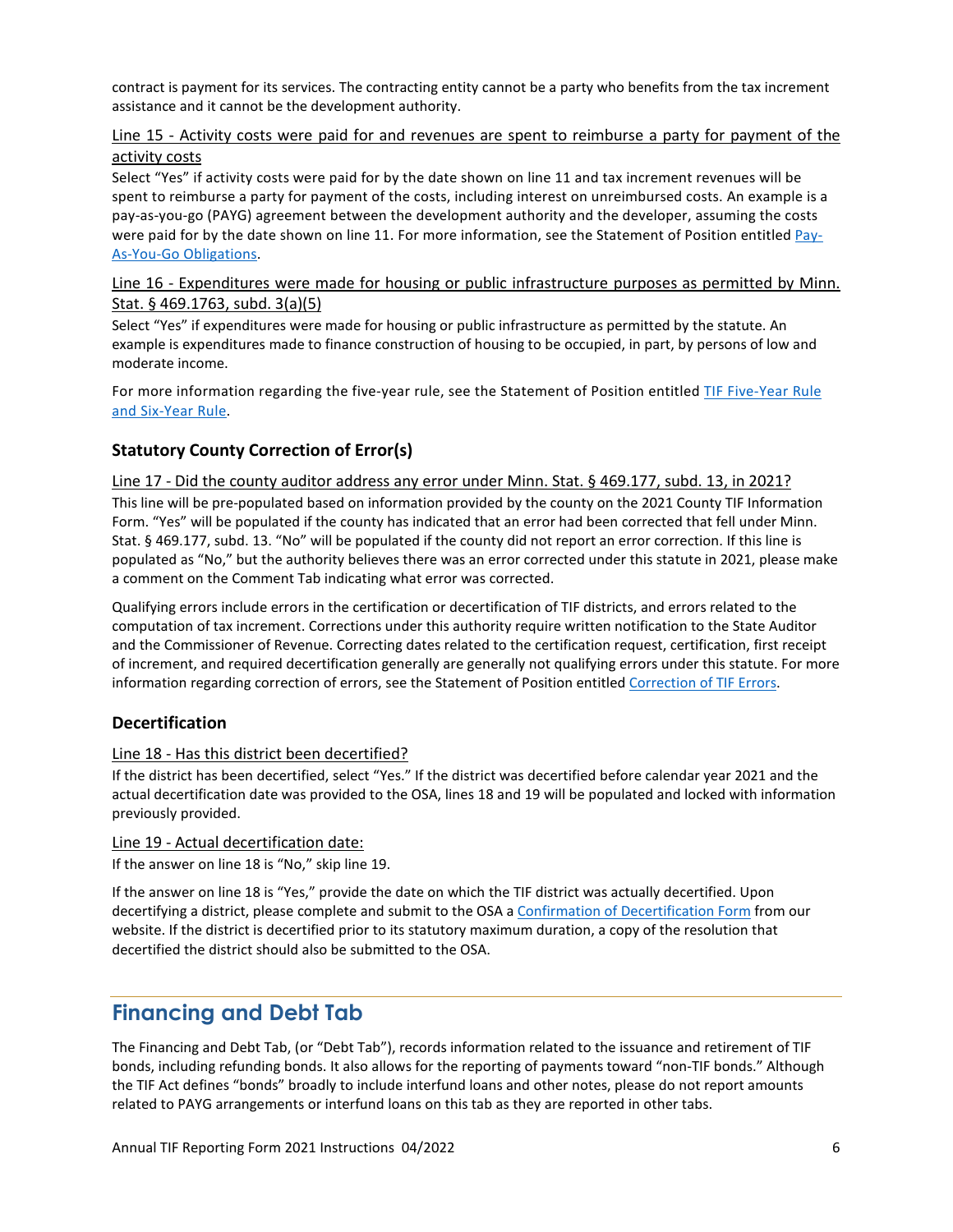"TIF bonds" are those bonds to which tax increment is pledged for its repayment, and can include general obligation bonds, revenue bonds, and other similar debt (e.g., external loans).

"Non-TIF bonds" are bonds that are not secured by a pledge of tax increment but which fund activities in the project. Non-TIF bonds are not bond obligations of the TIF district in the same manner as TIF bonds, but the use of tax increment for their payment can sometimes be an authorized TIF expenditure. For example, improvement bonds backed by special assessments have been used by some housing districts where tax increment is used to pay those costs for TIF properties to help enable the development of low- or moderate-income housing. A non-TIF bond should only be reported if tax increment has been used to make debt service payments on the bond (see instructions for line 6, column B).

If the district being reported makes debt service payments on a TIF bond to which it is not pledged but another tax increment district is pledged, report the bond on this tab as a TIF bond, mark it as a pooled debt, and complete a TIF Pooled Debt Form (see the instructions for line 6, column C).

Some amounts reported in this tab (e.g., original issue amount, refunding issue amount, and principal and interest payments) automatically populate lines/columns in other tabs. To ensure the accuracy of information throughout the form, accurate information must be reported here.

#### Line 1 - Since 2010, have you made debt service payments on a TIF bond or non-TIF bond, or are the district's increment pledged to pay an outstanding bond?

Reporting forms changed for 2010 and lines 1 and 6 are limited to obligations with outstanding balances post-2009 to avoid detailed reporting of older retired debts.

*New TIF districts:* If the current TIF Annual Reporting Form is the first form filed for this TIF district, select "Yes" if bonds with a pledge of tax increments were issued before or during the current reporting year. Also select "Yes" if a payment was made with tax increment on a non-TIF bond. If "Yes" is selected, complete one row of the table on line 6 for each bond. Each row of the table represents one bond. If no bonds were issued as of the current reporting year and no payments were made on a non-TIF bond, select "No" and skip the remainder of this tab.

*Existing TIF districts:* If a TIF Annual Reporting Form for this district was filed in a previous year, line 1 may be populated from previous reporting as follows:

If "Yes" was selected in any prior-year form, a "Yes" will be populated and locked in the current-year form. In addition, the table on line 6 will be populated with information previously reported to the OSA. Update the table for current year activity and add any additional bonds.

If "No" was selected in ALL prior-year reports, "Select One" will appear on line 1. If a bond with a pledge of tax increments was issued during the current reporting year, or if the district made debt service payments for a TIF or non-TIF bond, select "Yes" and complete one row of the table on line 6 for each bond. If the district continues to have no outstanding bonded debt and has made no debt service payments since 2010, select "No" and skip the remainder of this tab.

# **Principal and Interest**

#### Lines 2-5 - Summary of bonds issued and principal and interest payments

The amounts initially shown on lines 2 through 5 are either populated with information previously provided to the OSA or are automatically calculated, and are therefore locked. The amounts shown in column A relate to TIF bonds retired before calendar year 2010. The amounts shown in columns B and C are the sums of the information in column A and in the table on line 6. These amounts are automatically calculated and updated as the table on line 6 is updated, and therefore, no entries are needed for these lines. Explain any perceived errors as a comment on line 7.

Lines 2, 3, 4, and 5 carry over to the Revenue and Expense Tab on lines 19, 20, 11, and 13, respectively. Lines 2, 3, and 4 identify issue amounts and principal payments for TIF bonds only. Only TIF bonds are tax increment obligations and reported as TIF debt. Debt service principal payments on Non-TIF bonds are reported as expenditures rather than as debt obligations, and are not included in these lines. Line 5, however, includes interest paid on both TIF bonds and non-TIF bonds, as each represent the use of tax increment for financing costs.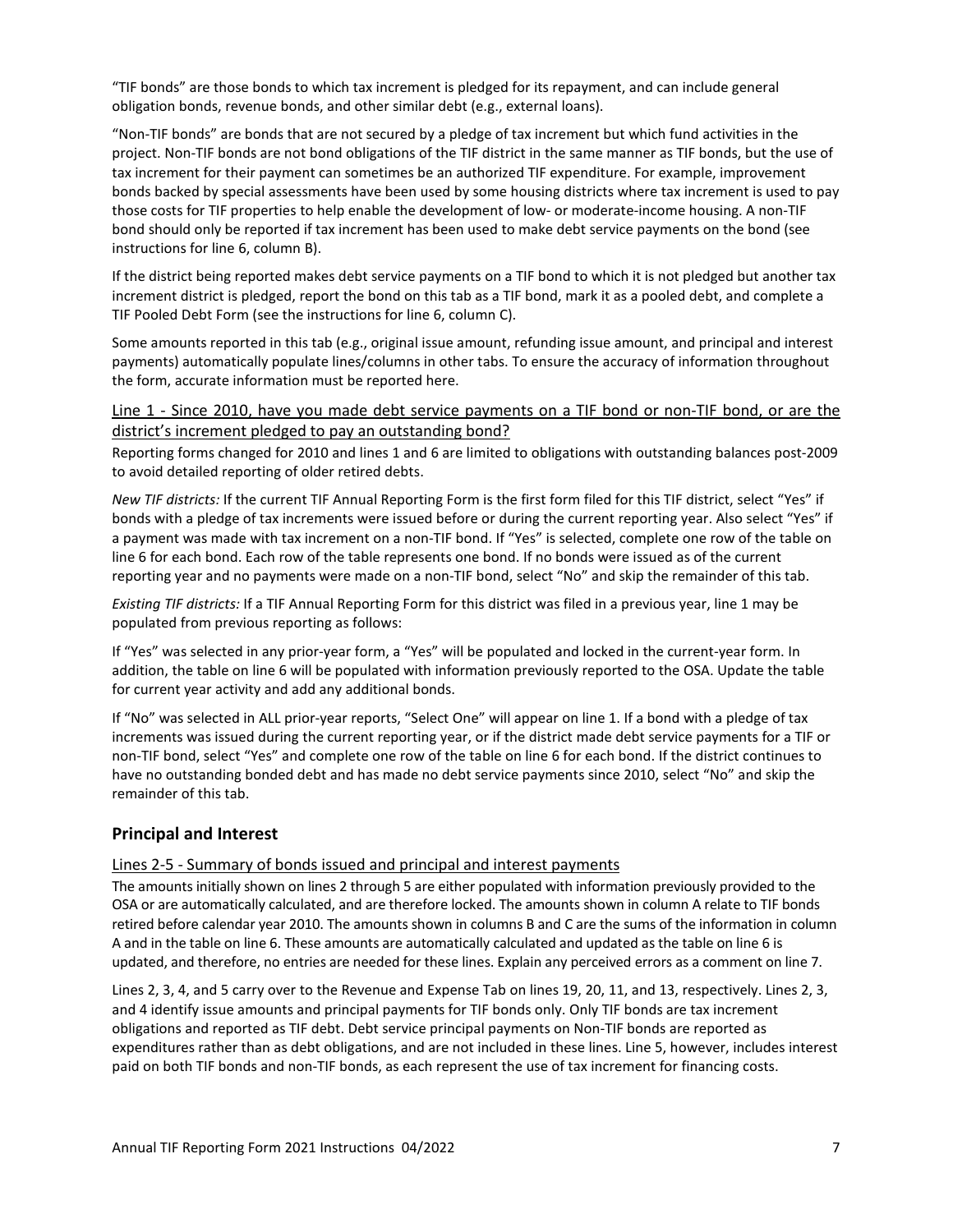# **Debt Table**

#### Line 6 - Debt Table

If "Yes" is selected on line 1, complete a row in the table for each bond by providing current-year activity. Complete a new row for each new TIF bond issued or each TIF or non-TIF bond not previously reported that has had debt service payments made with tax increment from the district. The table will be partially populated with information from previously reported bonds, and some of this information may be locked. If the locked information needs to be corrected or updated, identify the proposed change as a comment box on line 7. Complete the entire row with current reporting year activity, entering \$0 where needed. If "No" is selected on line 1, a red message will appear if data is entered. Some columns will be non-applicable and require \$0 to be entered when the bond is a non-TIF bond.

#### Debt Table Columns (A-W):

#### *Column A. Name*

Enter the name of any general obligation TIF bond, revenue TIF bond, or other TIF debt that is outstanding or was outstanding after calendar year 2009. Also enter the name of any non-TIF bond that was outstanding after 2009 to which tax increment payments have been made. Take care to enter the complete and correct name. If necessary, please identify corrections to the names of existing bonds as a comment on line 7.

#### *Column B. Type*

Select the type of debt from the drop-down menu, as follows:

Select "A" for General Obligation TIF Bonds;

Select "B" for Revenue TIF Bonds;

Select "C" for Other TIF Debt; or

Select "D" for Non-TIF Bonds.

When "D" is selected, certain columns will be non-applicable and require \$0 to be entered.

#### *Column C. Pooled*

If the debt is a pooled bond, select "Yes" and complete a TIF Pooled Debt Form. The outstanding amount shown in column Q will automatically populate with the phrase "See Pooled Debt." If a TIF Pooled Debt Form is not available in SAFES, contact the OSA to obtain a TIF Pooled Debt Form. The name of the bond on the TIF Pooled Debt Form should match the name in column A. If necessary, please identify corrections to the names of existing bonds in the comment box on this tab.

For this form, a "pooled bond" or "pooled debt" means any TIF bond or other financial obligation (excluding non-TIF bonds) to which tax increments from two or more districts have been pledged to pay, or are used to pay, debt service payments. In addition, if multiple districts receive proceeds from a single bond even though only one district is pledged and making payments, select "Yes" and submit a TIF Pooled Debt Form so that the proceeds from the bond can be tracked to ensure they were spent only on TIF qualified expenses. If no districts are pledged to a bond (i.e. it is a non-TIF bond), it should not be identified as a pooled bond even if multiple districts pay toward the bond.

If the Type of bond in column B is "D" (a non-TIF bond), select "No."

# *Column D. Refunding*

If the bond is a refunding bond, select "Yes."

#### *Column E. Refunded*

If the bond was refunded, select "Yes." If "Yes" is selected and the bond is a TIF bond, a refunded amount should be entered in column J once the refunding occurs. The amount entered in column J will reduce the outstanding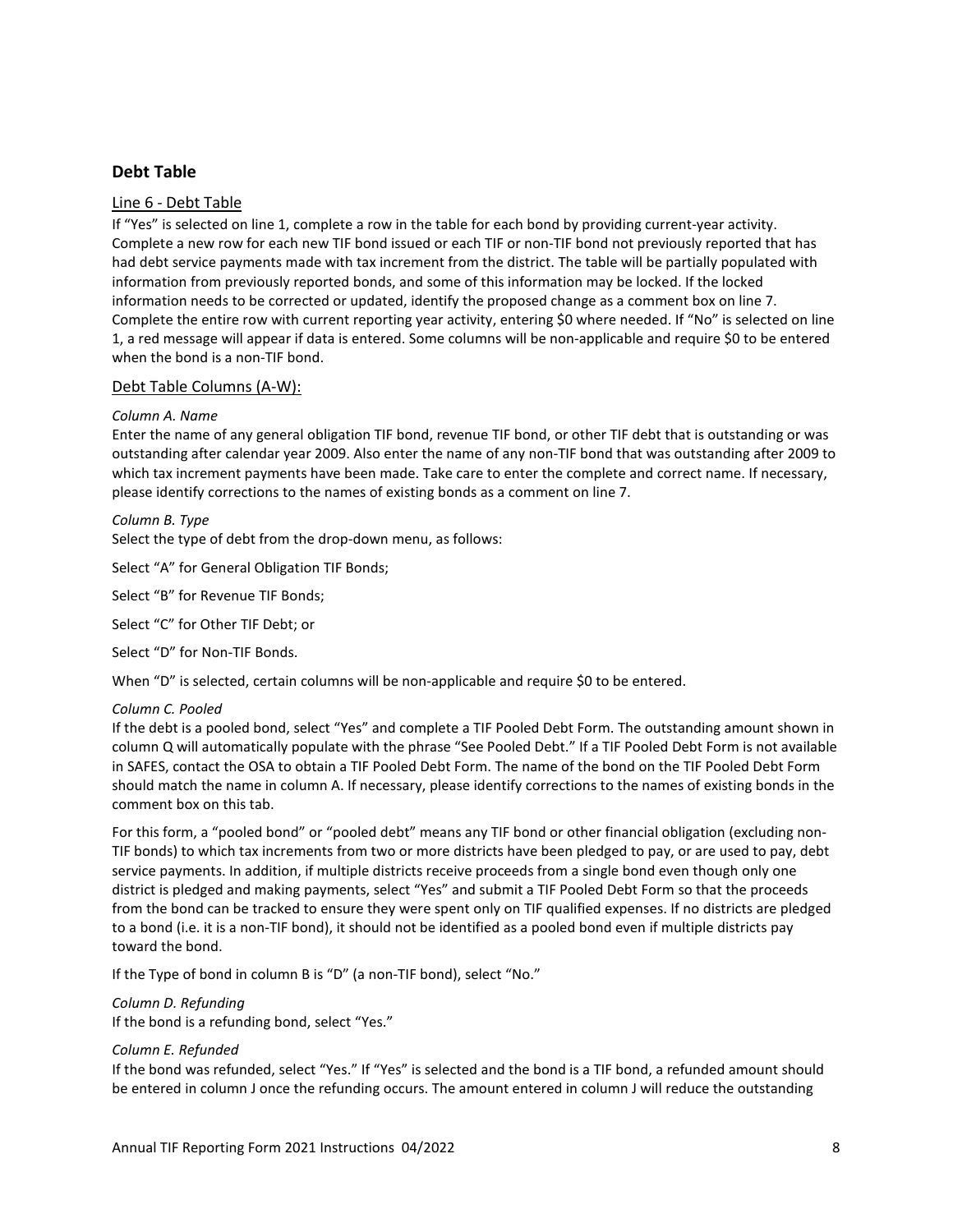amount of non-pooled TIF bonds shown in column Q. (See the FAQ section for more information on refunding/refunded bonds.)

*Column F. Issue date* Enter the date the bond was issued.

*Column G. Final maturity date* Enter the final maturity date of the bond.

#### *Column H. Interest rate range*

Enter the interest rate range stated in the bond documents. If only one interest rate is stated, report that rate for each end of the range. Rates are limited to three decimal places.

#### *Column I. Issue amount*

For TIF bonds, enter the amount of the bond issued. For TIF bonds from which multiple districts are receiving proceeds, enter the amount of the proceeds received by this TIF district. Report any bond discount or bond premium in the Revenue and Expense Tab. The issue amount will be automatically included above on lines 2 or 3 under columns B or C.

For non-TIF bonds, enter \$0. Unlike TIF bonds, the proceeds of a non-TIF bond are not treated as tax increment and should not be reported.

#### *Column J. Amount refunded (if refunded)*

If a TIF bond was refunded and "Yes" was selected in column E, an amount greater than \$0 may be reported. Otherwise enter \$0. The amount reported will reduce the outstanding amount shown in column Q for non-pooled TIF bonds. The amount will not, however, automatically carry over to the Revenue and Expense Tab. Make a manual entry of the refunded amount on line 21 of any TIF bond on the Revenue and Expense Tab.

For non-TIF bonds, enter \$0.

#### *Column K. Principal-Paid in prior years from tax increment*

For both TIF bonds and non-TIF bonds, enter the amount of bond principal paid with tax increment through December 31, 2020. For TIF bonds, the amount will reduce the outstanding amount shown in column Q for nonpooled bonds, and will automatically be included on line 4, column B. The line 4, column B, amount will automatically populate line 11, column A, in the Revenue and Expense Tab. Principal payments on non-TIF bonds will not carry over to the Revenue and Expense Tab.

#### *Column L. Principal-Paid in prior years from other sources*

For TIF bonds, enter the amount of principal paid with funds other than tax increment through December 31, 2020. This amount will reduce the outstanding amount shown in column Q for non-pooled TIF bonds. For non-TIF bonds, enter \$0.

#### *Column M. Principal-Paid in 2021 from tax increment*

For both TIF bonds and non-TIF bonds, enter the amount of principal paid with tax increment in calendar year 2021. For TIF bonds, the amount will reduce the outstanding amount shown in column Q for non-pooled bonds, and will automatically be included on line 4, column C. The line 4, column C, amount will automatically populate line 11, column B, in the Revenue and Expense Tab. Principal payments on non-TIF bonds will not carry over to the Revenue and Expense Tab.

#### *Column N. Principal-Paid in 2021 from other sources*

For TIF bonds, enter the amount of principal paid with funds other than tax increment in calendar year 2021. The amount reported will reduce the outstanding amount shown in column Q for non-pooled TIF bonds. For non-TIF bonds, enter \$0.

#### *Column O. Principal-Additions in prior years*

For TIF bonds, enter any additions to principal through December 31, 2020. The amount reported will increase the outstanding amount shown in column Q for non-pooled TIF bonds. For non-TIF bonds, enter \$0.

#### *Column P. Principal-Additions in 2021*

For TIF bonds, enter any additions to principal in calendar year 2021. The amount reported will increase the outstanding amount shown in column Q for non-pooled TIF bonds. For non-TIF bonds, enter \$0.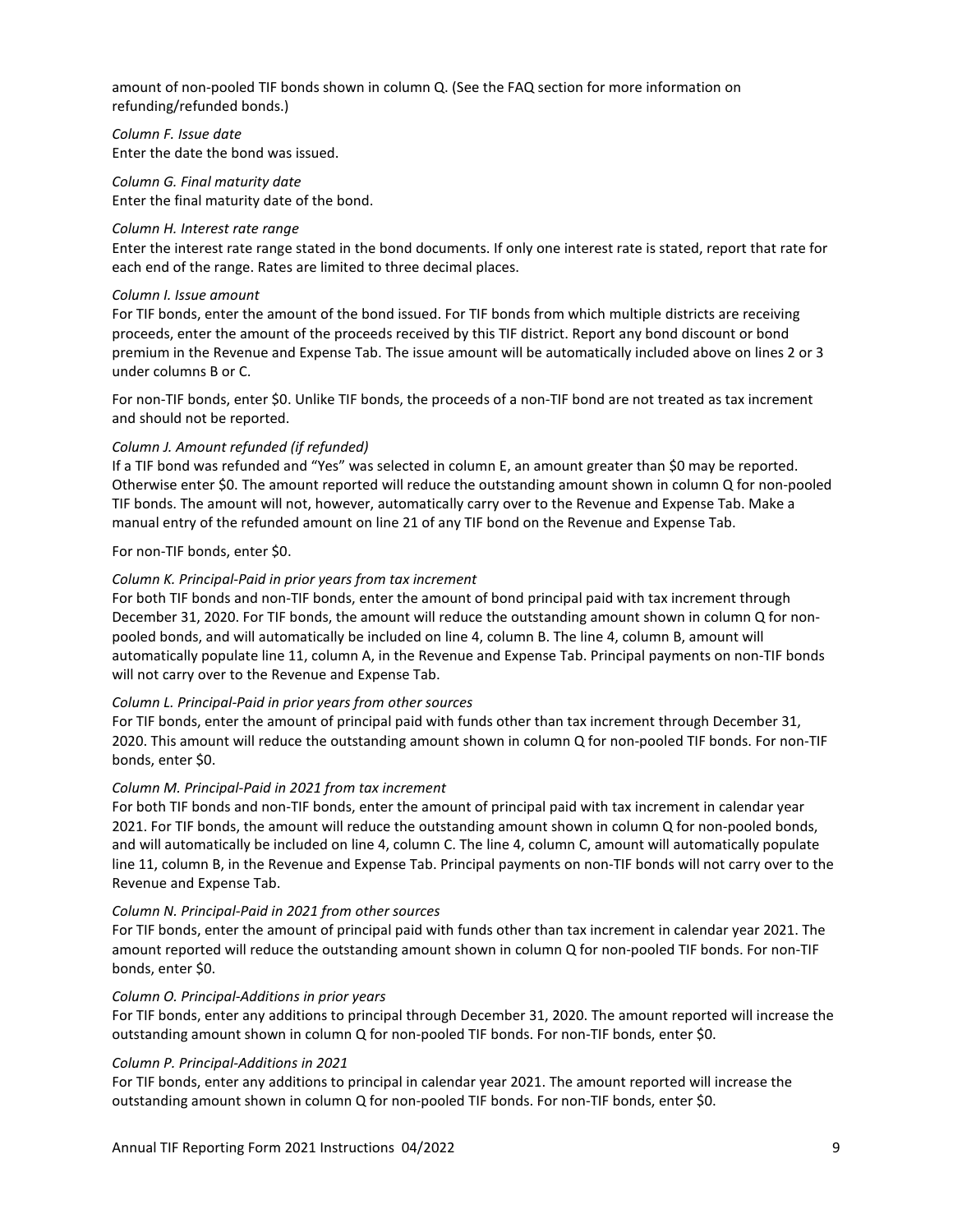#### *Column Q. Principal-Outstanding*

This field is automatically calculated. For pooled bonds, the reference "See Pooled Debt" will be displayed in the field. For non-TIF bonds, the reference "NA/Non-TIF Bond" will be displayed in the field.

#### *Column R. Principal Due in 2022 from tax increment*

For TIF bonds, enter the amount of principal payments due in calendar year 2022 from tax increment revenue. For non-TIF bonds, enter \$0.

#### *Column S. Interest-Paid in prior years from tax increment*

For both TIF bonds and non-TIF bonds, enter the amount of interest paid with tax increment through December 31, 2020. The amount will be automatically included on line 5, column B, which will automatically populate line 13, column A, in the Revenue and Expense Tab.

#### *Column T. Interest-Paid in prior years from other sources*

For TIF bonds, enter the amount of interest paid with funds other than tax increment through December 31, 2020. For non-TIF bonds, enter \$0.

#### *Column U. Interest-Paid in 2021 from tax increment*

For both TIF bonds and non-TIF bonds, enter the amount of interest paid with tax increment in calendar year 2021. The amount will be automatically included on line 5, column C, which will automatically populate line 13, column B, in the Revenue and Expense Tab.

#### *Column V. Interest-Paid in 2021 from other sources*

For TIF bonds, enter the amount of interest paid with funds other than tax increment in calendar year 2021. For non-TIF bonds, enter \$0.

#### *Column W. Interest-Due in 2022 from tax increment*

For TIF bonds, enter the amount of interest due in calendar year 2022 from tax increment revenue. For non-TIF bonds, enter \$0.

#### Line 7 - Comments

<span id="page-9-0"></span>Enter any explanations or comments that pertain to the information reported in the Debt Tab.

# **Interfund Loans Tab**

This tab records the activity of interfund loans (IFL) outstanding after 2009. It also records interest paid on IFLs retired before calendar year 2010.

This tab records the activity of interfund loans and includes both loans received by the district and loans made to other funds. This reporting was added for 2010 and only pertains to those loans that were issued or had an outstanding balance after 2009. The reporting of earlier interfund loan activity is not required, except that interest paid on interfund loans retired before 2010 was required to be reported in 2010 and is still displayed. It is expected that previously earned interest would have been reported in prior years.

#### Line 1 - Does/Did this district have interfund loans outstanding after 2009?

*New TIF districts:* If the current TIF Annual Reporting Form is the first form filed for this TIF district, select "Yes" if IFLs were issued before or during the current reporting year. If "Yes" is selected, complete one row of the table on line 9 for each IFL. If no IFLs were issued as of the current reporting year, select "No" and skip the remainder of this tab.

*Existing TIF districts:* If a TIF Annual Reporting Form was filed for this district in a previous year, line 1 may be populated based on previous reporting as follows:

If "Yes" was selected in any prior-year form, a "Yes" will be populated and locked in the current-year form. In addition, the table on line 9 will be populated with the IFL activity previously reported to the OSA.

If "No" was selected in ALL prior year reports, "Select One" will appear on line 1. If an IFL was issued during the current reporting year, select "Yes" and complete one row of the table on line 9 for each IFL. If the district continues to have no outstanding IFL debt, select "No" and skip the remainder of this tab.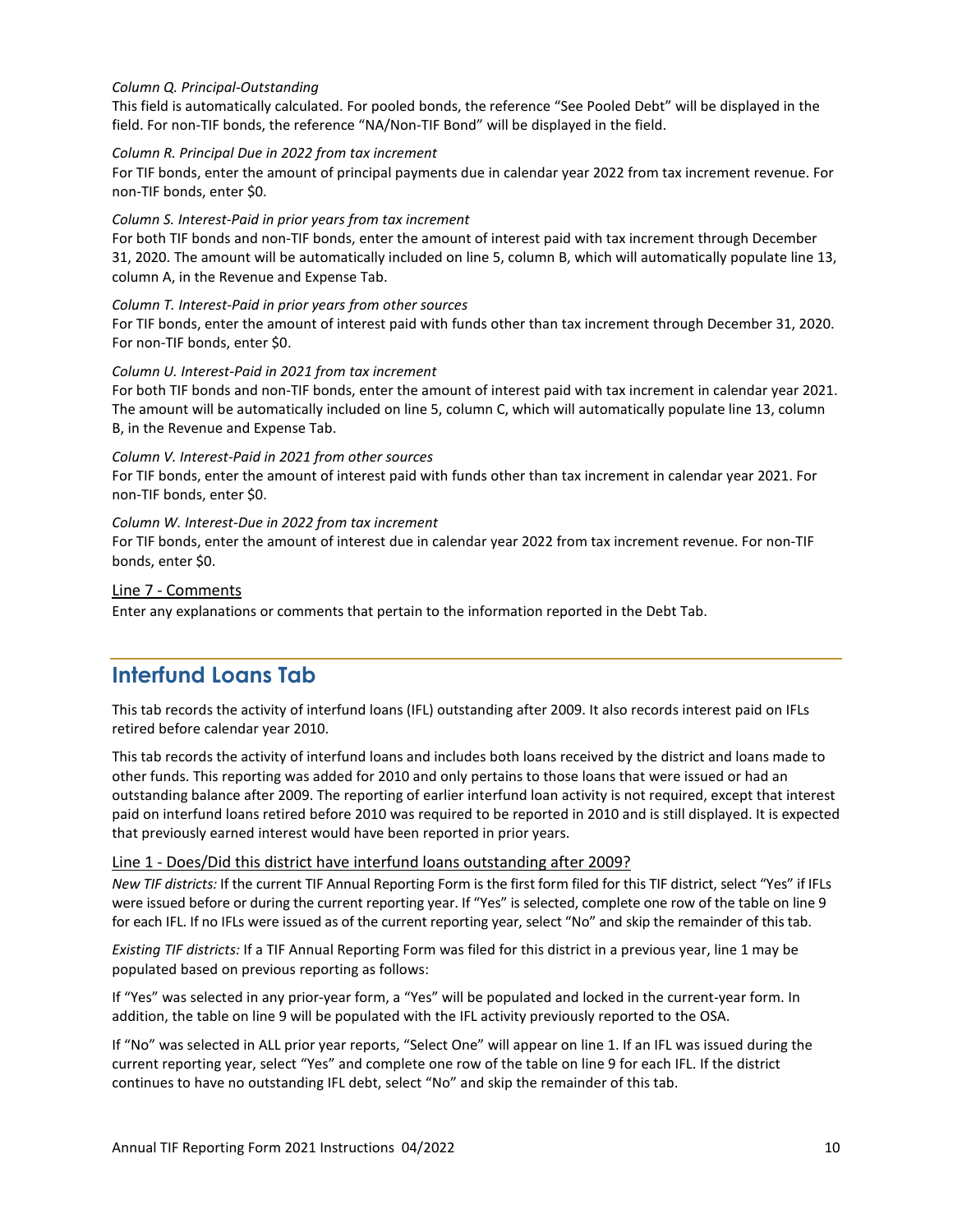# Line 2 - Did this district pay interest on interfund loans retired before 2010?

This field is populated and locked with information from the 2010 TIF Annual Reporting Form.

# **Interfund Loans**

#### Lines 3-6 - Summary of IFL balances

The outstanding principal amounts initially shown on lines 3 thru 6 are populated and locked with information previously provided to the OSA. All of the amounts relate to IFLs outstanding after 2009. The populated amounts are automatically calculated and updated as the table on line 9 is updated.

Lines 3-6 will automatically carry over to the Balance Sheet Tab, lines 3, 4, 10, and/or 11.

# **Principal and Interest**

#### Line 7 - Principal payments paid from this district

Line 7 will be automatically calculated and is the sum of entries in the table on line 9 where "C" or "D" is selected as the Type.

#### Line 8 - Interest payments paid from this district

Column A is populated and locked with interest expense information provided in the 2010 TIF Annual Reporting Form. The amount is interest paid on IFLs retired before 2010. The amount shown in column A is also included in column B.

Line 8, columns B and C, will be automatically calculated and show the sum of entries in the table on line 9 where "C" or "D" is selected as the Type. The interest expense calculated on line 8 will automatically carry over to line 14 in the Revenue and Expense Tab.

Interest income shown on this tab does NOT automatically carry over to line 2 (Interest and investment earnings) in the Revenue and Expense Tab. Please verify that the line 2 amount on that tab includes any interest income reported on this tab.

#### **Interfund Loan Table**

#### Line 9 - Interfund Loan Table

If "Yes" is selected on line 1, complete a row in the table for each IFL by providing current-year activity. Complete a new row for any new IFL. The table will be partially populated with information from previously reported interfund loans, and some cells may be locked. If the locked information needs to be corrected or updated, identify the proposed change in the comment box on this tab. Complete the entire row with current reporting year activity, entering \$0 where needed. If "No" is selected on line 1 of this tab, a red message will appear if data is entered.

#### *Interfund Loan Table Columns (A-S):*

# *Column A. Type* Select the type of IFL from the drop-down menu, as follows: Select A for Receivable: Interfund Loan to Other District

Select B for Receivable: Interfund Loan to Non-Tax Increment Account

Select C for Payable: Interfund Loan from Other District

Select D for Payable: Interfund Loan from Non-Tax Increment Account

#### *Column B. Name of Second Party-District*

These cells contain a drop-down menu that lists TIF districts associated with the development authority. If Type "A" was selected in column A, select the TIF district to which tax increment has been loaned. If Type "C" was selected, select the TIF district from which tax increment has been loaned. If Type "B" or "D" was selected, an entry cannot appear in column B.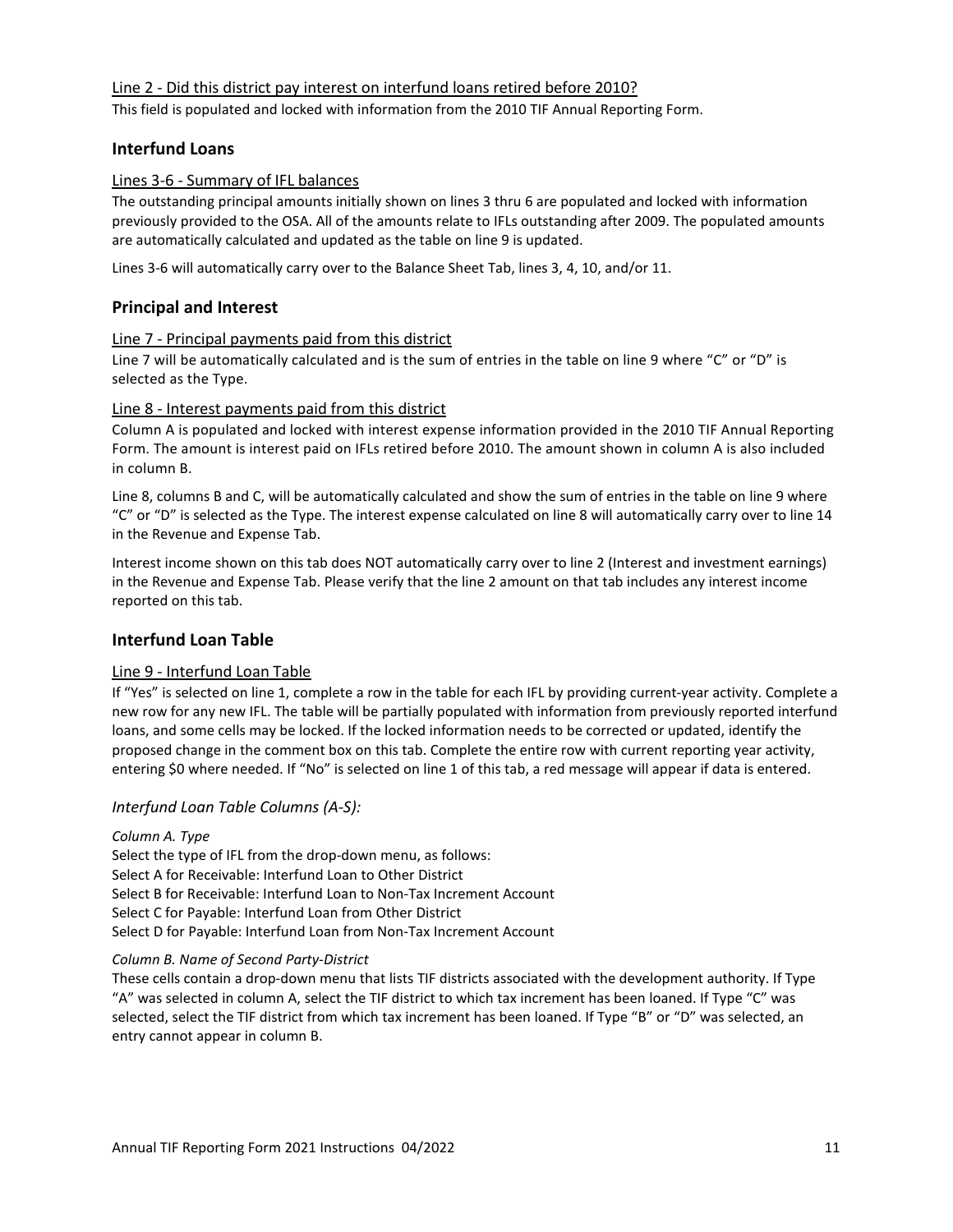#### *Column C. Name of Second Party- Non-Tax Increment Account*

If Type "B" was selected in column A, enter the name of the non-tax increment account to which tax increment was loaned. If Type "D" was selected, enter the name of the non-tax increment account from which cash was borrowed. If Type "A" or "C" was selected, an entry cannot appear in column C.

#### *Column D. Resolution Date*

Enter the date that the resolution authorizing the IFL was adopted. For districts with Certification Request Dates (CRDs) after July 31, 1979, IFLs and advances made after July 31, 2001, must be authorized by resolution before money is transferred, advanced, or spent, whichever is earliest. If the IFL was made before August 1, 2001, and no resolution was adopted, enter the date of the loan.

For more information, please see the Statement of Position entitle[d TIF Interfund Loans.](https://www.osa.state.mn.us/media/0thmplha/tifinterfundloans_0709_statement.pdf)

#### *Column E. Final Maturity Date*

Enter the final maturity date (maximum term) stated in the IFL resolution. For an IFL made before August 1, 2001, enter a date no later than the applicable duration limit of the district.

#### *Column F. Interest Rate Range*

Enter the interest rate range identified in the written documentation containing the terms of the loan. If only one interest rate is identified, report that rate for each end of the range. If payment of interest is not authorized in the approving resolution, enter zeroes. For a loan made before August 1, 2001, the interest rate accrued or paid after July 31, 2002, may not exceed the maximum stated in Minn. Stat. §§ 270.40 or 549.09 as of the date the loan is authorized.

For the maximum interest rates, see the Statement of Position entitled [TIF Interfund Loans.](https://www.osa.state.mn.us/media/0thmplha/tifinterfundloans_0709_statement.pdf)

#### *Column G. Resolution Amount*

Enter the principal amount stated in the IFL resolution. If the terms of the loan were not stated in the resolution, they must be separately stated in writing and the principal amount must be reported here. If the amounts are drawn at different dates, enter the amount that is the total authorized principal amount. If an IFL was made before August 1, 2001, and no resolution was adopted, the principal amount is limited to a maximum amount equal to the largest negative cash balance that existed at any time in the fund that received the undocumented loan or advance.

*Column H. Principal-Prior Years Draw Amount* Enter the loan draw amount through December 31, 2020.

*Column I. Principal-2021 Draw Amount* Enter the loan draw amount in 2021.

*Column J. Principal-Paid/Rec'd in Prior Years* Enter the amount of principal payments paid/received through December 31, 2020.

*Column K. Principal-Paid/Rec'd in 2021* Enter the amount of principal payments paid/received in 2021.

#### *Column L. Principal-Additions/Reductions in Prior Years*

Enter principal additions or reductions through December 31, 2020. To reduce or write-off any part of the outstanding balance, negative amounts may be entered in this column. Explain any additions or reductions in the comment box. Because a reduction or write-off will affect the balance carried over to the "due to" amounts on the Balance Sheet Tab, an offsetting entry and comment will also be needed on line 25 the Revenue and Expense Tab.

#### *Column M. Principal-Additions/Reductions in 2021*

Enter principal additions or reductions in 2021. To reduce or write-off any part of the outstanding balance, negative amounts may be entered in this column. Explain any additions or reductions in the comment box. Because a reduction or write-off will affect the balance carried over to the "due to" amounts on the Balance Sheet Tab, an offsetting entry and comment will also be needed on line 25 of the Revenue and Expense Tab.

*Column N. Principal-Outstanding*

This field is automatically calculated and populated.

#### *Column O. Principal-Due in 2022*

Enter the amount of principal payments/receipts due in 2022.

Annual TIF Reporting Form 2021 Instructions 04/2022 12 12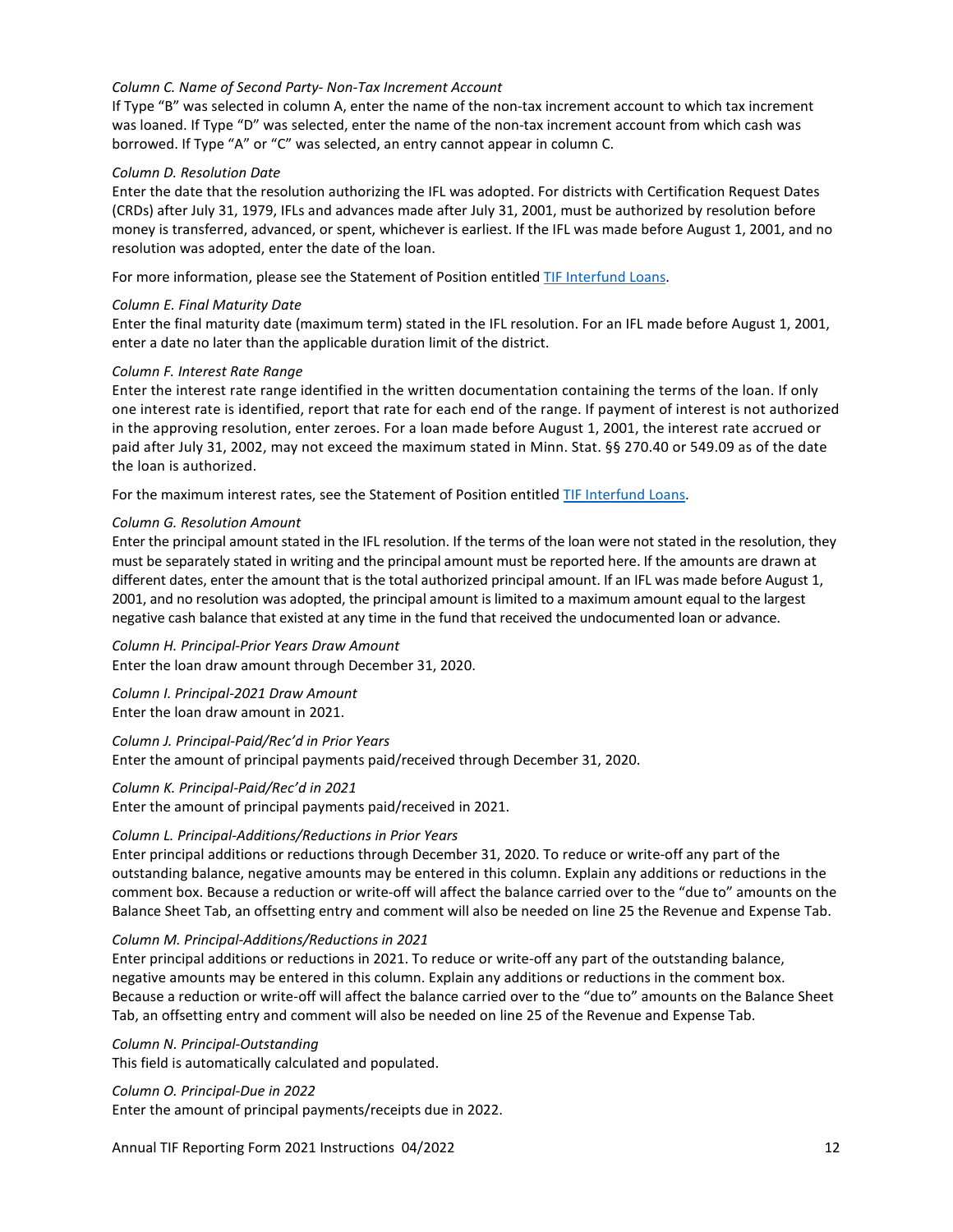#### *Column P. Interest-Paid/Rec'd in Prior Years*

Enter the amount of interest payments paid/received through Dec. 31, 2020. If none, enter zero.

#### *Column Q. Interest-Paid/Rec'd in 2021*

Enter the amount of interest payments paid/received in 2021. If none, enter zero.

#### *Column R. Interest-Due in 2022*

Enter the amount of interest payments/receipts due in 2022. If none, enter zero.

#### *Column S. Terms-Modified in 2021?*

If the authority or municipality took action to change the final maturity date, interest rate, authorized principal amount, or other terms of the loan, select "Yes" and provide a comment on this tab to explain how the terms were modified. The form cannot be submitted if a comment is not provided when "Yes" is selected in Column S. If the terms did not change, select "No." The accurate reporting of terms is important and should be reviewed each year.

#### Line 10 - Comments

<span id="page-12-0"></span>Enter any explanations or comments that pertain to this tab.

# **PAYG Tab**

This tab records all activity related to pay-as-you-go (PAYG) financing arrangements.

Pay-as-you-go obligations have unique reporting requirements because the developer, not the development authority, pays the up-front development costs. As tax increment is received by the development authority, the developer is reimbursed for TIF-eligible costs up to the lesser of (1) the amount stated in the Development Agreement/Note or (2) the costs substantiated by the developer. In addition, the amount of reimbursement cannot exceed the total estimated tax increment expenditures authorized in the TIF plan.

# Line 1 - Are there any PAYG obligations for this district?

*New TIF districts:* If the current TIF Annual Reporting Form is the first form filed for this TIF district, select "Yes" if a PAYG obligation was created before or during the current reporting year and proceed to line 2. If "No" is selected, skip the remainder of this tab.

*Existing TIF districts:* If a TIF Annual Reporting Form was filed for this district in a previous year, line 1 may be populated based on information previously provided.

If "Yes" was selected in any prior-year form, a "Yes" will be populated and locked in the current-year form. In addition, the information previously provided will be populated on lines 2 thru 13. Some information will be locked. Review and update any unlocked information.

If "No" was selected in ALL prior year reports, line 1 "Select One" will appear on line 1. If a PAYG obligation was created during the current reporting year, select "Yes" and complete lines 2 thru 13. If the district continues to have no PAYG obligations, select "No" and skip the remainder of this tab.

#### **Documented PAYG Costs**

Each PAYG obligation must be supported by documentation of the TIF-eligible costs incurred by the developer. Report each PAYG obligation in a separate column. Enter the amount of TIF-eligible PAYG costs substantiated by the developer through the current reporting period; enter \$0 where needed. The sum of the amounts on line 9 cannot exceed the Contract/Note Amounts on the PAYG table (column E of line 13). Previously reported data is populated for existing TIF districts but the cells are unlocked to allow the information to be updated.

For more information, see the Statement of Position entitled [TIF Pay-As-You-Go Obligations.](https://www.osa.state.mn.us/media/vjohedby/tif_pay-as-you-go_0904_statement.pdf)

#### Line 2 - Land/building acquisition

Enter the amount of TIF-eligible costs substantiated by the developer for land and/or building acquisition.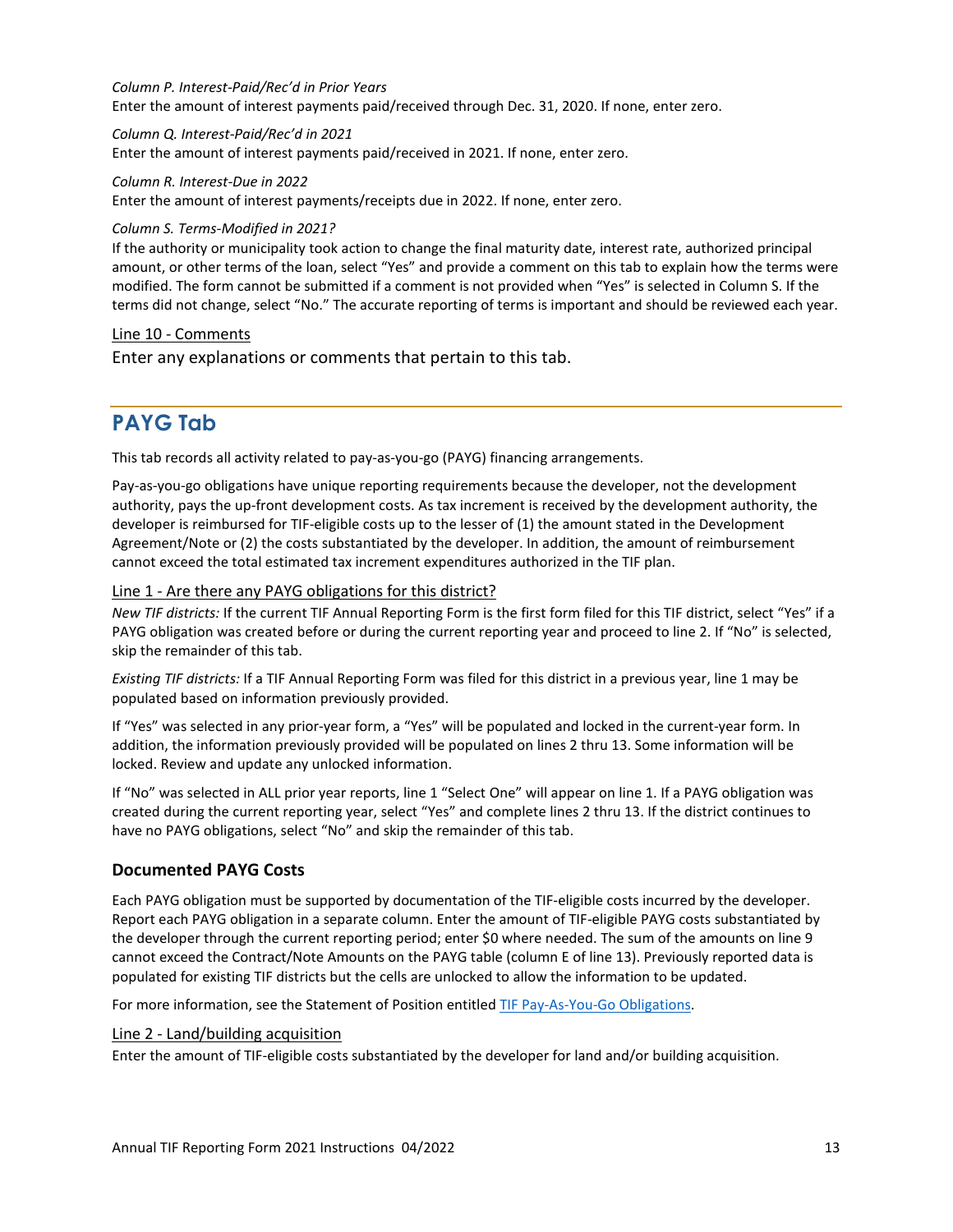# Line 3 - Site improvements/preparation costs

Enter the amount of TIF-eligible costs substantiated by the developer for site improvements and site preparation costs, including demolition, clean-up, grading, and other site preparation costs.

#### Line 4 - Utilities

Enter the amount of TIF-eligible costs substantiated by the developer for the installation of public utilities, such as sewer and water lines.

#### Line 5 - Other public improvements

Enter the amount of TIF-eligible costs substantiated by the developer for parking facilities (publicly or privately owned), streets and sidewalks (including installation and improvement of curbs, gutters, and streetlights), and other similar public improvements.

# Line 6 - Construction of affordable housing

Enter the amount of TIF-eligible costs substantiated by the developer for the construction of affordable housing. Construction of affordable housing includes new construction, rehabilitation and renovation. Tax increment may be used to: 1) acquire and prepare the site for housing, 2) acquire, construct, or rehabilitate housing, or 3) make public improvements directly related to housing.

# Line 7 - Small city authorized costs, if not already included above

Enter the amount of TIF-eligible costs not already reported above that are substantiated by the developer for which the development authority is using the small city status provisions under Minn. Stat. § 469.176, subd. 4c (b)-(c).

For more information, see the Statement of Position entitled [Small Cities' Expanded TIF Powers.](https://www.osa.state.mn.us/media/4g5hvz4v/tifsmallcities_1102_statement.pdf)

# Line 8 - Temporary economic development (jobs)

Enter the amount of TIF-eligible costs (substantiated by the developer) pursuant to Minn. Stat. § 469.176, subd. 4m, for projects creating or retaining jobs in Minnesota and that began no later than July 1, 2012. The authority to expend tax increments under this program expired in 2012.

For more information, see the Statement of Position entitled [Jobs Stimulus Program.](https://www.osa.state.mn.us/media/rigpbmtd/tifjobsstimulusprogram_1105_statement.pdf)

#### Line 9 - Total documented PAYG costs to be repaid with tax increment

The sum of each column is the total amount of documented costs for each PAYG obligation. The total amount is automatically calculated. The total amount in each column cannot exceed the Contract/Note Amount reported on line 13, column E.

# **Principal and Interest**

#### Lines 10-12

Lines 10 through 12 are automatically calculated and are the sum of PAYG principal and interest payments for active AND retired PAYG obligations reported in the table beginning on line 13. In addition, lines 11 and 12 are automatically carried over to lines 10 and 12 in the Revenue and Expense tab.

# **PAYG Table**

#### Line 13 - PAYG Table

If "Yes" is selected on line 1, update or complete a row in the table for each PAYG obligation by providing currentyear activity. Complete a new row for any new PAYG obligation. The table will be partially populated with information from previously reported obligations, and some information may be locked. If the locked information needs to be corrected or updated, identify the proposed change in the comment box on this tab. Complete the entire row, entering \$0 where needed. If "No" is selected on line 1, a red message will appear if data is entered.

#### *PAYG Table Columns (A-O):*

#### *Column A. Name on Development Agreement*

Enter the name of the developer or the development as it is written in the development agreement.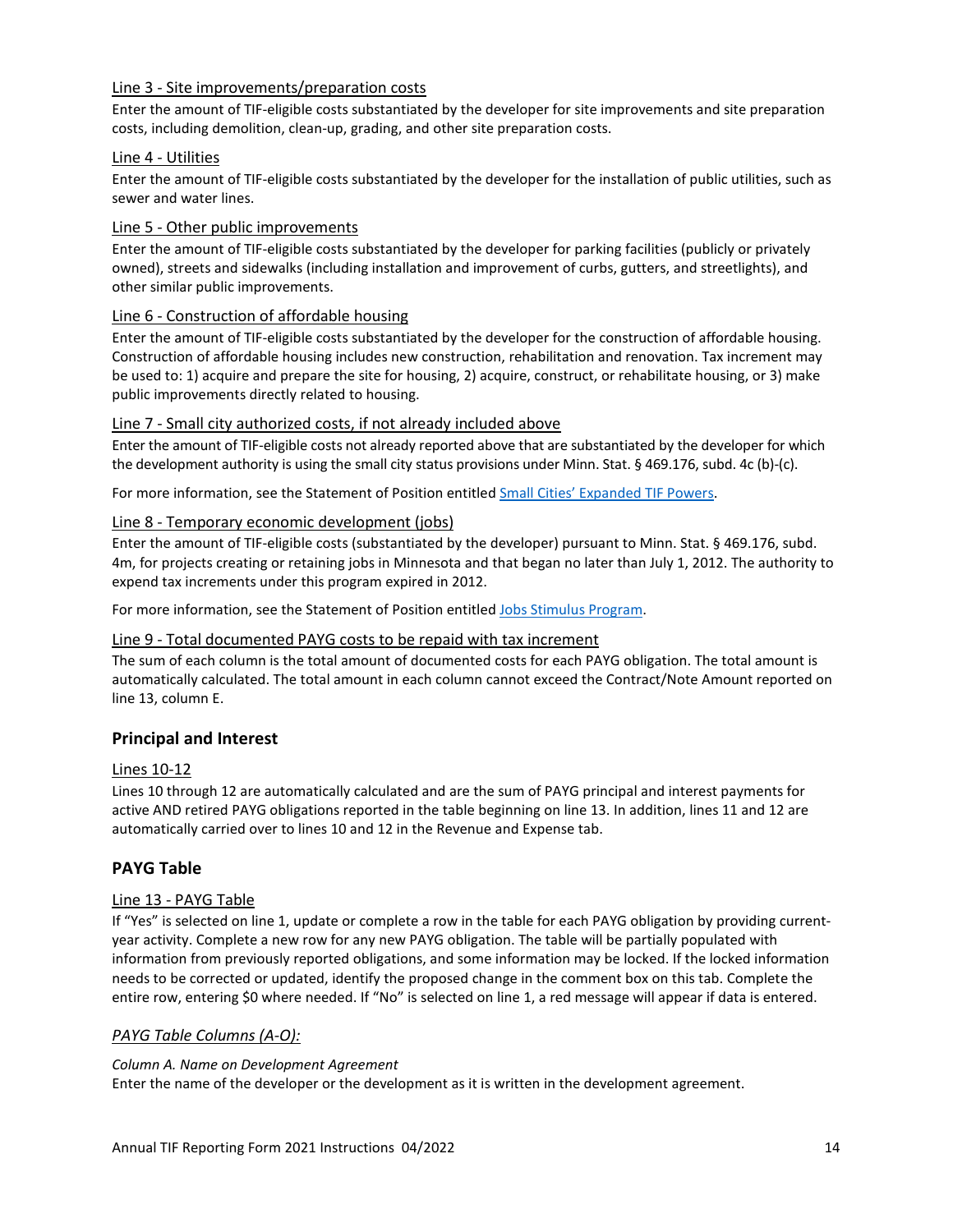#### *Column B. Issue Date* Enter the issue date of the note.

*Column C. Final Maturity Date* Enter the final maturity date of the note.

#### *Column D. Interest Rate Range*

Enter the interest rate range stated in the note. If only one interest rate applies, report that rate for each end of the range. If the payment of interest is not indicated in the note, enter zeroes.

#### *Column E. Contract/Note Amount*

Enter the face amount of the note. If the contract is ever amended to increase (or decrease) this amount, please change this amount rather than report the change in the additionals column, and provide a comment to note the modification of the agreement.

#### *Column F. Documented Amount*

The amount(s) shown on line 9 populate column F; the amount(s) cannot exceed the Contract/Note amount(s) on line 13, column E.

#### *Column G. Principal Paid in Prior Years*

Enter the amount of principal payments paid on the note with tax increment through December 31, 2020. The total of this column is automatically calculated and shown on line 11, column A.

#### *Column H. Principal Paid in 2021*

Enter the amount of principal payments paid on the note with tax increment in 2021. The total of this column is automatically calculated and shown on line 11, column B.

#### *Column I. Principal Additions/Reductions in Prior Years*

Enter any principal additions or reductions through December 31, 2020. To reduce or write-off any part of the outstanding balance, negative amounts may be entered in this column. Explain any additions or reductions in the comment box.

#### *Column J. Principal Additions/Reductions in 2021*

Enter any principal additions or reductions made in 2021. To reduce or write-off any part of the outstanding balance, negative amounts may be entered in this column. Explain any additions or reductions in the comment box. Modifications to agreements that change the contract/note amount should be reported in column E rather than in this column.

*Column K. Principal Outstanding* 

The amounts in this column are automatically calculated.

#### *Column L. Principal Due in 2022*

Enter the amount of principal payments on the note due in 2022.

#### *Column M. Interest Paid in Prior Years*

Enter the amount of interest paid on the note with tax increment through December 31, 2020. If interest was not paid on the note, enter zero. The total of this column is automatically calculated and shown on line 12, column A.

#### *Column N. Interest Paid in 2021*

Enter the amount of interest paid on the note with tax increment in 2021. If interest was not paid on the note, enter zero. The total of this column is automatically calculated and shown on line 12, column B.

#### *Column O. Interest Due in 2022*

Enter the amount of interest due on the note in 2022. If interest will not be paid on the note, enter zero.

#### Line 14 - Comments

Enter any explanations or comments here that pertain to this tab.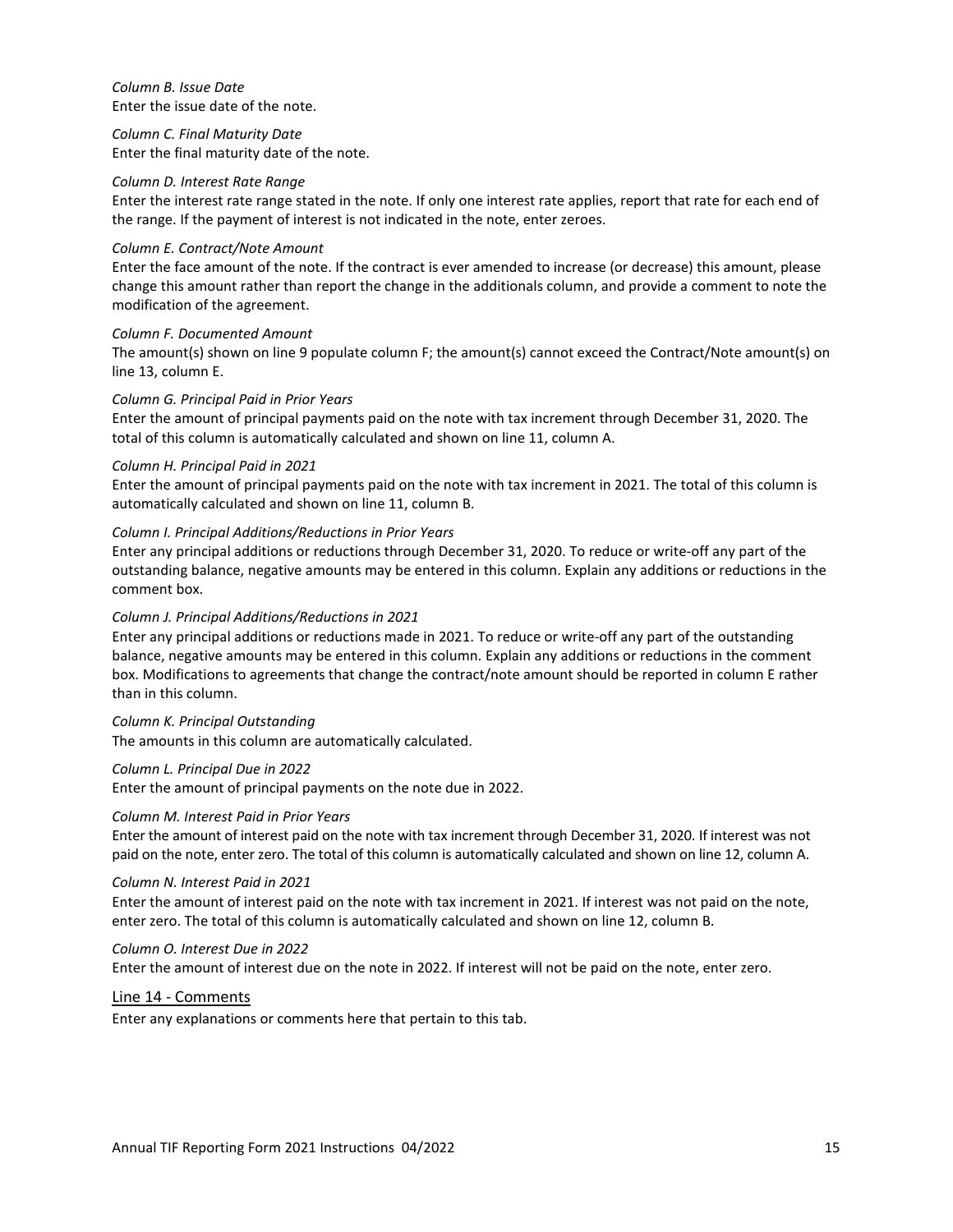# <span id="page-15-0"></span>**Project Costs Tab**

Report only those project costs that are paid or financed with tax increment. The proceeds of TIF bonds must be treated as if they are tax increment. Project costs should be reported when the proceeds of TIF bonds are spent. Non-TIF bonds (see the Debt Tab for clarification) are not treated the same as TIF bonds because their proceeds are not treated as tax increment. Do not report project costs when non-TIF bond proceeds are spent. Instead, report project costs for non-TIF bonds when principal payments are made (as reported on the Debt Tab) in amounts equal to the principal payments.

Do not include costs paid or financed with other public funds or revenue sources. Reporting project costs paid or financed with tax increment separately from costs paid or financed with other public money began with the 2010 TIF Annual Reporting Form. In 2009, the TIF Act was amended to focus TIF Plans and TIF reporting requirements on the use of tax increment only. The amendment removed "other public funds" from the TIF plan and from the statutory reporting requirements. In some districts, other public funds had been reported together with tax increment to obtain the complete cost of the project. Costs paid with tax increment could not be separated from costs paid with funds other than tax increment. The current form facilitates this separation by reporting TIF-only costs.

# Project Costs (Other Than PAYG)

*New TIF districts:* If the current TIF Annual Reporting Form is the first form filed for this TIF district, the amounts reported for lines 1 thru 12 in column A should be \$0.

*Existing TIF districts:* If a TIF Annual Reporting Form was filed for this district in a previous year, the amounts reported on lines 1 thru 12 of the prior-year forms will be populated in column A of the current reporting form. Lines 1 thru 10, column A, will be unlocked to allow for editing, except Line 8 which populates from the Transfer Tab, Line 7, column E.

Report in column B of lines 1 through 10 the project costs paid in the current reporting year with tax increment and/or TIF bond proceeds, except for Line 8 which populates from the Transfer Tab, Line 7, column F. Enter \$0 where applicable. Do not include on lines 1 through 10 project costs paid through a PAYG arrangement because those costs are entered in the PAYG Tab and carry over to lines 13-20. The line-item amounts shown in columns A and B are totaled horizontally in column C and vertically on line 12. The amounts shown on line 12 will populate line 8 in the Revenue and Expense Tab.

# Line 1 - Land/building acquisition

Enter the amount of tax increment revenues and/or TIF bond proceeds used in the current reporting year for land and/or building acquisition.

#### Line 2 - Site improvements/preparation costs

Enter the amount of tax increment revenues and/or TIF bond proceeds used in the current reporting year for site improvements and site preparation costs, including demolition, structure removal, clean-up, grading, and other similar costs.

#### Line 3 - Utilities

Enter the amount of tax increment revenues and/or TIF bond proceeds used in the current reporting year for the installation of utilities, such as sewer and water lines.

#### Line 4 - Other public improvements

Enter the amount of tax increment revenues and/or TIF bond proceeds used in the current reporting year for the construction of parking facilities (publicly- or privately-owned), construction of streets and sidewalks (including installation and improvement of curbs, gutters, and streetlights), and similar public improvements. Also, include the amount of tax increment and/or TIF bond proceeds used for public park improvements, interest reduction programs and social, recreational or conference facilities.

Note that the use of tax increment for a public park, a social or recreational facility, or a publicly-owned conference facility is prohibited as of January 1, 2000. A development authority may continue to use tax increment for these purposes only if the obligation was in place as of January 1, 2000. The TIF Act still permits TIF revenues to be used for a privately-owned conference facility or parking structure. See Minn. Stat. § 469.176, subd. 4l(b).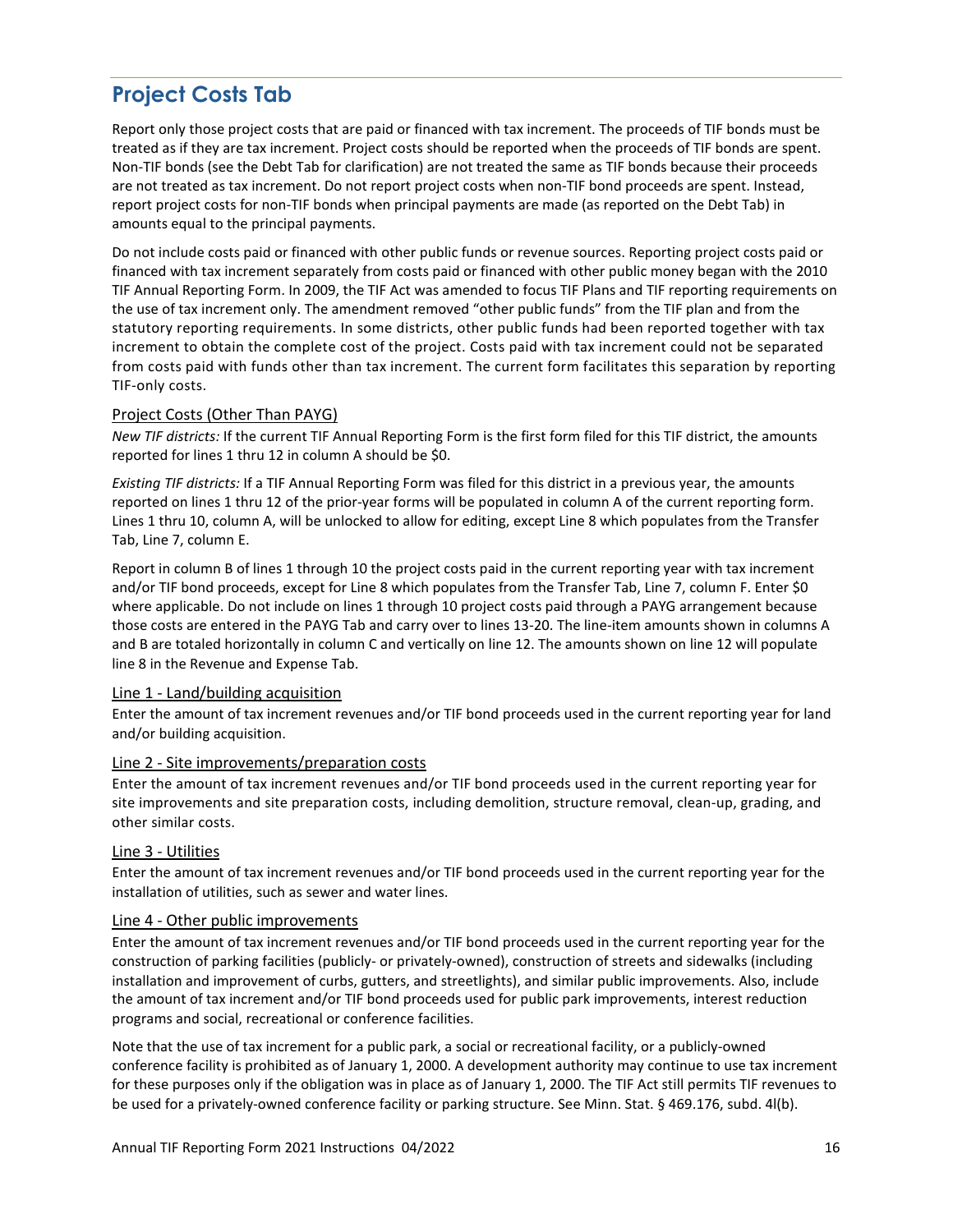# Line 5 - Construction of affordable housing

Enter the amount of tax increment revenues and/or TIF bond proceeds used in the current reporting year for the construction of affordable housing. "Construction of affordable housing" includes new construction, rehabilitation and renovation. Tax increment may be used to: 1) acquire and prepare the site for housing, 2) acquire, construct, or rehabilitate housing, or 3) make public improvements directly related to housing.

#### Line 6 - Small city authorized costs

If the TIF district is an economic development district and the city is using the small city provisions in Minn. Stat. § 469.176, subd. 4c(b)-(c), to pay for authorized costs, enter the amount of tax increment not already reported above that is used in the current reporting year to pay the authorized costs.

For more information, see the Statement of Position entitled [Small Cities' Expanded TIF Powers.](https://www.osa.state.mn.us/media/4g5hvz4v/tifsmallcities_1102_statement.pdf)

#### Line 7 - Temp Jobs Stimulus [Minn. Stat. § 469.176, subd. 4m]

Enter the amount of tax increment revenues used in the current reporting year pursuant to Minn. Stat. § 469.176, subd. 4m, for projects that created or retained jobs in Minnesota and that began construction no later than July 1, 2012. The authority to expend tax increments under this program expired in 2012.

For more information, see the Statement of Position entitled [Jobs Stimulus Program.](https://www.osa.state.mn.us/media/rigpbmtd/tifjobsstimulusprogram_1105_statement.pdf)

#### Line 8 - Temp Transfer Authority [Minn. Stat. § 469.176, subd. 4n]

This line will be populated based on entries in columns E and F of Line 7 on the Transfers Tab.

For more information, see the Statement of Position entitled [Temporary Transfer Authority \(2021 Law\).](https://www.osa.state.mn.us/media/3rdd1jma/temporary-transfer-authority-statement.pdf)

#### Line 9 - Authority administrative costs

Enter the amount of tax increment revenues and/or TIF bond proceeds used in the current reporting year to pay or reimburse costs relating to the development authority's administration of the TIF district or project. Common administrative expenses include:

- Payroll (i.e., staff time used to administer the district)
- •Consultant fees
- •Accounting and auditing fees
- Legal fees
- •Bond issuance costs
- •Bond counsel fees
- Paying agent fees

Engineering and architectural costs are considered public improvements and should not be reported as administrative expenses. These costs should be included in lines 1-7.

For more information, see the Statement of Position entitled [TIF Administrative Expenses.](https://www.osa.state.mn.us/media/lb1gardc/tifadministrativeexpenses1102statement.pdf)

#### Line 10 - County administrative costs

If the development authority is being charged by the county for its costs to administer the district, enter the current-year amount of tax increment revenues and/or TIF bond proceeds used to pay those costs. Do not include these costs on line 21.

#### Line 11 - Subtract prior years' costs paid with public funds other than tax increment

This field is populated and locked with the amount provided in the 2010 TIF Annual Reporting Form. When the reporting requirements changed in 2010 to focus on only those project costs paid with tax increment, the development authorities were given two methods for splitting the tax increment costs from those paid by public funds other than tax increment. Under one option, the full costs were reported in lines 1 through 10 and line 11 was used to identify the non-TIF share of the total. The other option limited lines 1 through 10 to costs paid with tax increment.

Line 12 - Total Project Costs (Other than PAYG) Paid or Financed with Tax Increment and/or TIF Bond Proceeds This line is automatically calculated, containing the sum of lines 1 through 10 minus line 11. These amounts are shown on line 8 in the Revenue and Expense Tab.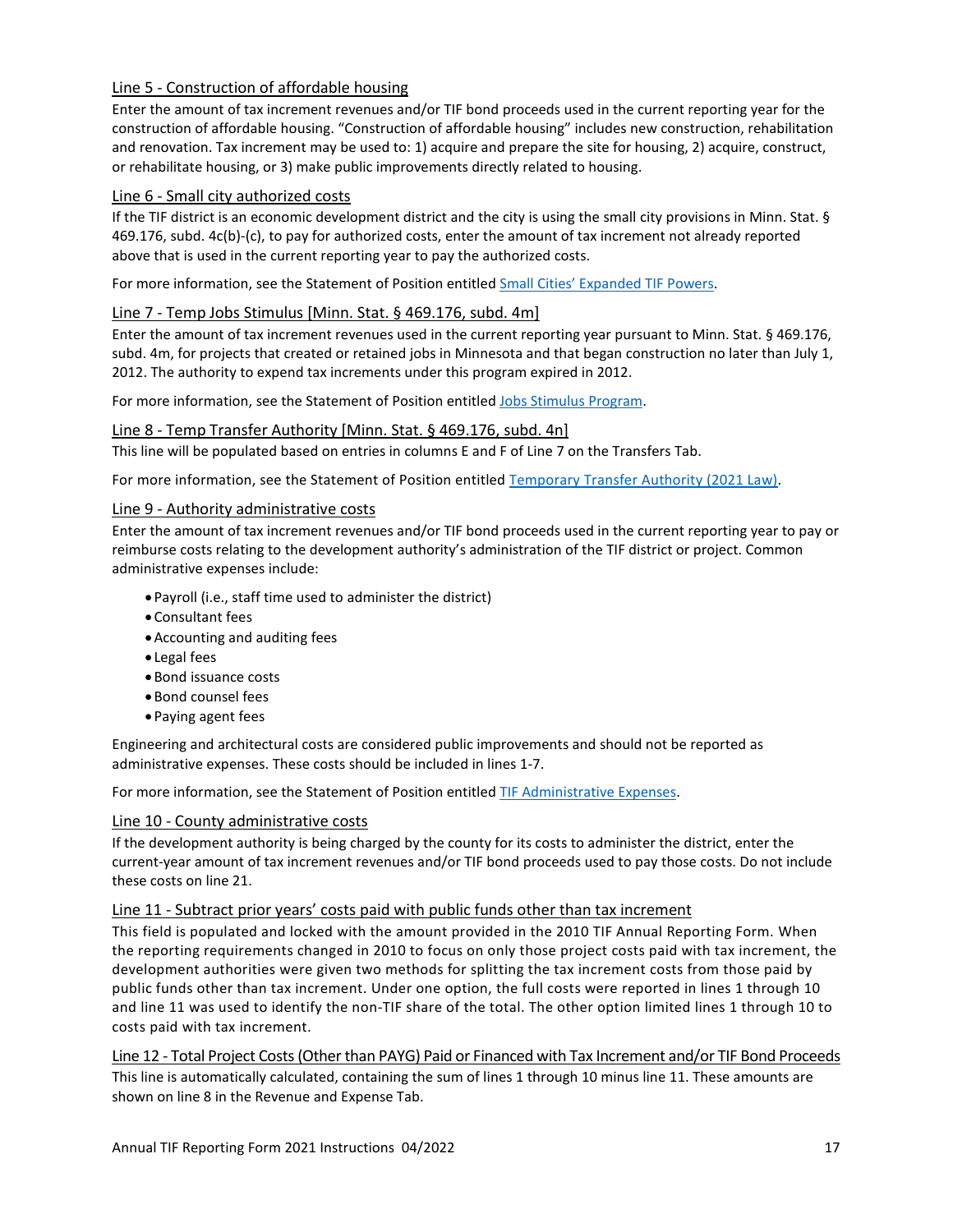# **Project Costs (PAYG)**

Lines 13-20 - Total Documented Project Costs (PAYG) to be Paid with Tax Increment The amounts reported on lines 13 through 20 are carried over from lines 2 through 9 in the PAYG Tab.

Line 21 – Total Project Costs Paid or to be Paid with Tax Increment and/or TIF Bond Proceeds The amount shown on line 21 is the sum of lines 12 and 20.

# Line 22 - Amount of any payments included above for activities and improvements located outside the TIF district and paid for or financed with tax increment including administrative costs

Report on line 22 the amount of tax increment spent outside the district but within the defined geographic area of the project, an activity which is generally referred to as "pooling." "Outside the district" includes costs inside the boundaries of the district that are incurred after the five-year rule and therefore deemed to be costs "outside the district." Include payments on bonds or loans to the extent that the proceeds were spent on activities outside the district. Include any authority administrative expenses. Do not include county administrative expenses, which are not required to be included in the TIF plan and are not considered to be expenses outside the district.

Column A will be populated with prior year data if available. Please verify the accuracy of this information and revise if appropriate. Report in column B the amount of tax increment spent outside the district during the current reporting year. The amount shown in column C is the sum of columns A and B.

<span id="page-17-0"></span>For more information, see the Statement of Position entitled [TIF Pooling.](https://www.osa.state.mn.us/media/ciqfmuiv/tifpooling_1305_statement.pdf)

# **Transfers Tab**

On this tab, report transfers of tax increment between TIF districts. The total amount of transfers in (line 3) and transfers out (line 5) will automatically carry over to lines 17 and 18 in the Revenue and Expense Tab.

Transfers are flows of cash or other assets made without a requirement or intent to repay, and are made as a transfer of revenues rather than as a reimbursement or payment of costs incurred for the district that is making the transfer. Transfers of tax increment to non-TIF funds or to TIF funds associated with the same TIF district are NOT reported in this tab because they represent reimbursement or payment of costs for the district. For example:

- •Do not report transfers of tax increment made to the general fund to pay that fund for administrative expenses. Treat these transfers as administrative expenses on line 9 in the Project Costs Tab.
- •Do not report transfers of tax increment made to the sewer and water fund to pay that fund for TIF-eligible expenses. Treat such transfers as utility expenses on line 3 in the Project Costs Tab.
- •Do not report transfers of tax increment made to a debt service fund to the extent they have been used to make debt service payments on bonds issued for the district. Treat such transfers as bond principal and bond interest payments in the Debt Tab.

# **Transfers between TIF Districts**

# Line 1 - Are there any transfers of tax increment to or from the district?

*New TIF districts:* If the current TIF Annual Reporting Form is the first form filed for this TIF district, select "Yes" if a transfer of tax increment to another TIF district or from another TIF district occurred before or during the current reporting year. If "Yes" is selected, complete one row of line 2 or line 4 for each TIF district with which transfers occurred. If no transfers were made, select "No" and skip the remainder of this tab.

*Existing TIF districts:* If a TIF Annual Reporting Form was filed for this district in a previous year, line 1 may be populated based on your previous responses as follows:

If "Yes" was selected in any prior year form, a "Yes" response will be populated in the current year form. In addition, the transfer in/out information previously reported will be populated in column B on lines 2 thru 5. Update the information as appropriate. Enter \$0 where necessary. Enter any new transfers below the populated lines.

If "No" was selected in ALL prior year reports, line 1 will be blank, requiring an answer to the question for the current reporting period.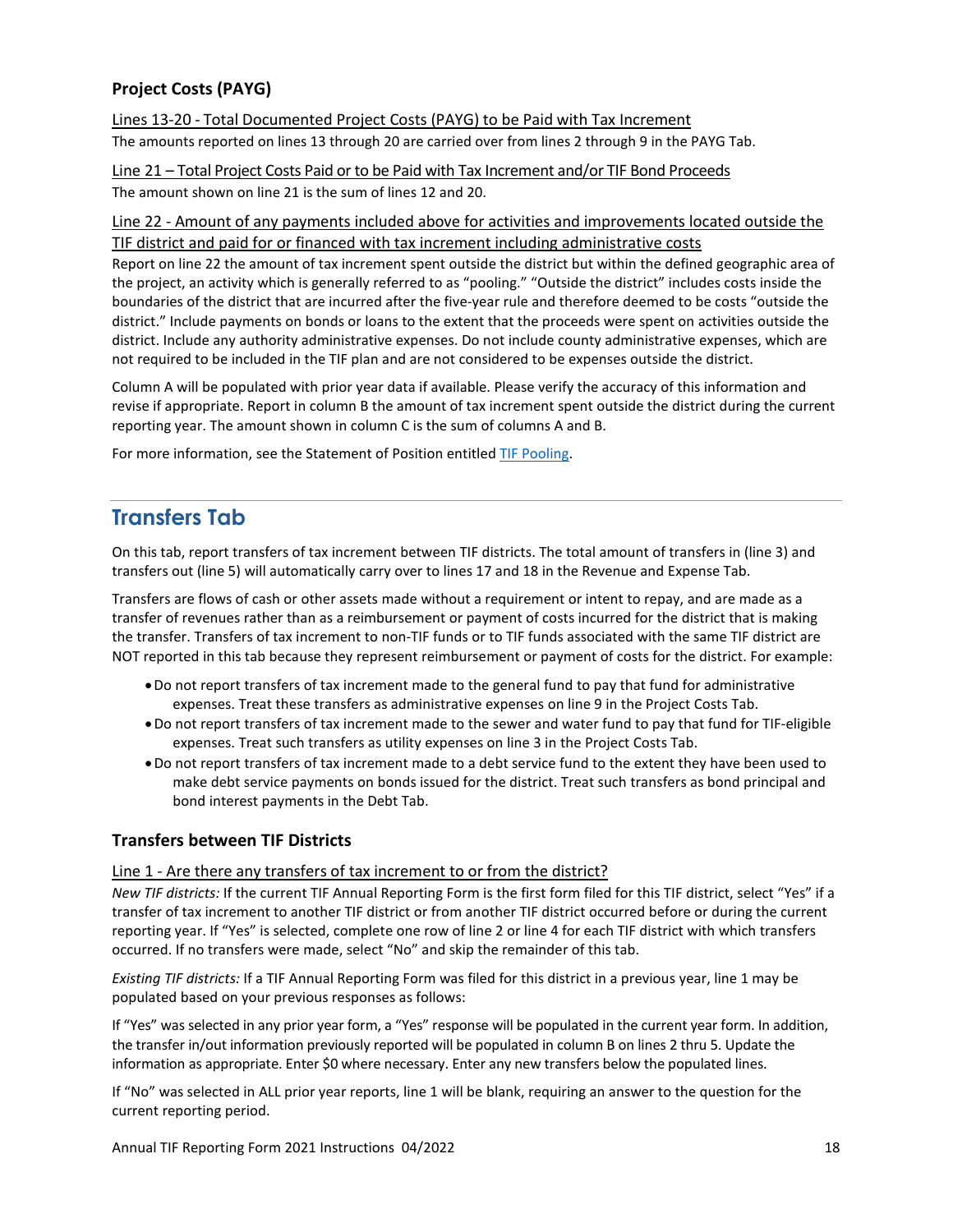# Lines 2 and 4 - Transfers In / Transfers Out

Each row under line 2 and line 4 represents the total amount of tax increment transferred in from a single TIF district (line 2) or the total amount of tax increment transferred out to a single TIF district (line 4). For example, assume, a \$5,000 transfer of tax increment was received from TIF District "X" in calendar year 2020, and in calendar year 2021 two \$3,000 transfers of tax increment were received from the same district. Report the entire \$11,000 (\$5,000 in the Prior Years column and \$6,000 in the 2021 Amount column) on one row under line 2 because it was received from the same district. Reporting multiple transfers from the same TIF district on more than one row will result in an error message. This same scenario applies to the Transfers Out section where multiple transfers to one TIF district must be reported on one row under line 4.

#### *Column A. District Name*

These lines contain a drop-down menu of the names of TIF districts associated with the authority. Select the district with which the transfer was made.

#### *Column B. Prior Years*

Enter/Verify the total amount of tax increment transferred to (line 4) or from (line 2) the selected district through December 31, 2020.

*Column C. 2021 Amount* Enter the total amount of tax increment transferred to (line 4) or from (line 2) the selected district in 2021.

*Column D. Total Through 2021* The totals in this column are automatically calculated.

#### Lines 3 and 5 - Total Transfers In / Total Transfers Out

The totals are automatically calculated.

# **Transfers Under 2021 Transfer Authority**

# Line 6 - Are there any transfers to non-TIF district accounts under Minn. Stat. § 469.176, subd. 4n (2021 Temporary Transfer Authority)?

In 2021, the Legislature enacted expanded, temporary authority to transfer unobligated tax increments for purposes of assisting private development consisting of the construction or substantial rehabilitation of buildings and ancillary facilities, if doing so will create or retain jobs in the state. To use this authority, TIF authorities must create and approve a written spending plan after holding a public hearing and submit this plan to [TIF@osa.state.mn.us](mailto:TIF@osa.state.mn.us) as soon as possible after approval. For more information, see the Statement of Position entitled [Temporary Transfer Authority \(2021 Law\).](https://www.osa.state.mn.us/media/3rdd1jma/temporary-transfer-authority-statement.pdf)

If this TIF district is transerring funds in accordance with the Temporary Transfer Authority, select "Yes." If "Yes" is selected, complete columns A, B, F, and H of the table on line 7 for each account or fund receiving a transfer. If the district is not exercising the expanded transfer authority, select "No" and skip the remainder of this tab.

#### Line 7 – Transfer Activity

Complete a row under line 7 for each fund or account that receives a transfer from the TIF district using the Temporary Transfer Authority. The total of such transfers and subsequent expenditures for each receiving fund or account should be reported in the row. In future reports the table will be partially populated with data from previously reported transfer information, and some cells may be locked.

#### *Column A. Fund/Account Receiving Transfer*

Type the name of the fund or account that will be receiving the transfer of tax Increment funds.

#### *Column B. 2021 Transfers*

Enter the total amount of tax increment transferred to the fund or account in 2021.

#### *Column C. 2022 Transfers*

This column does not yet apply, is currently locked, and will be used for reporting 2022 transfers in future reporting.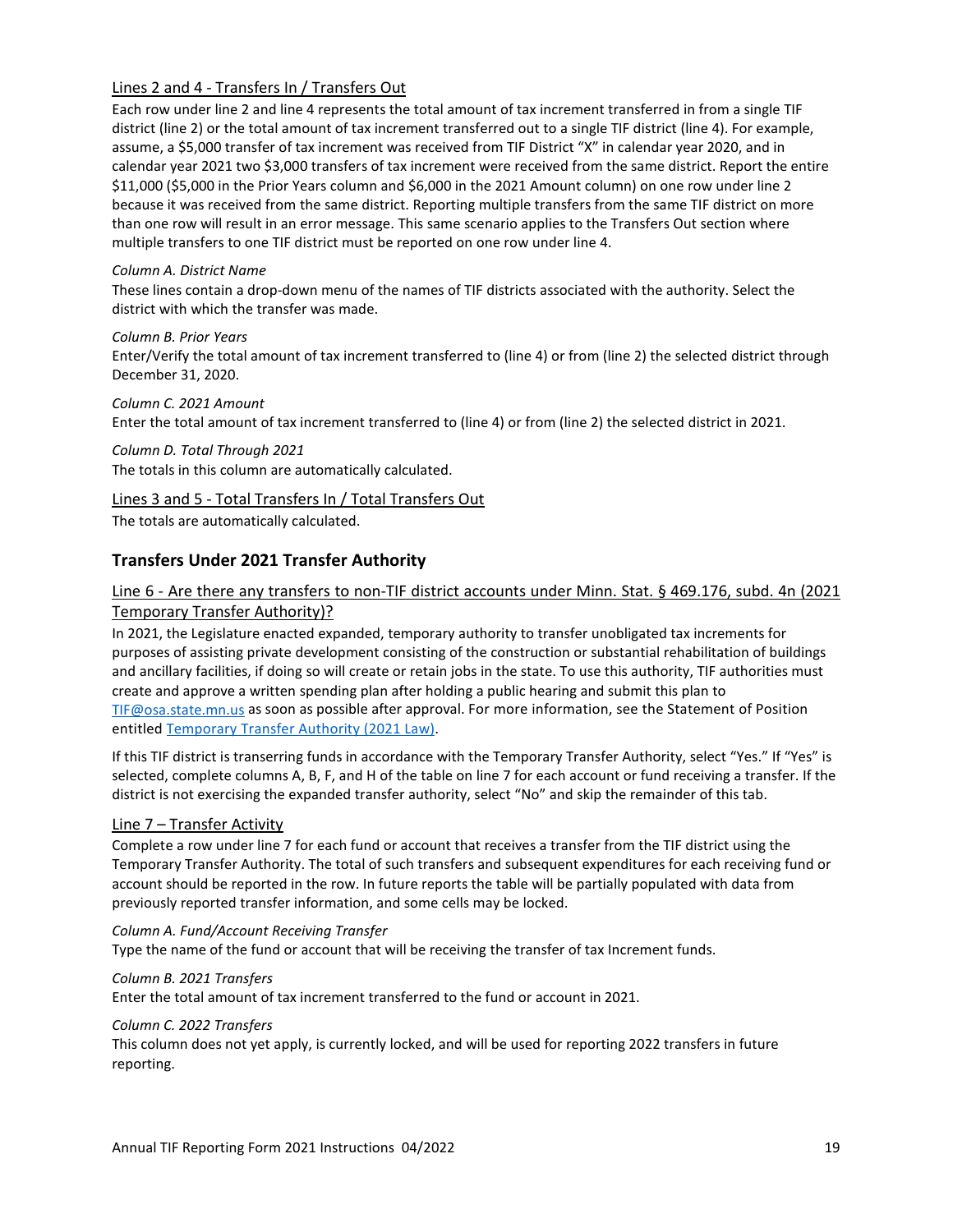#### *Column D. Total Transfers*

This total is automatically calculated and displays the total of transfers for 2021 and 2022 which are the two years for which transfers are authorized.

#### *Column E. Prior Year Expenditures of Transferred Increment*

This column does not yet apply, is currently locked, and will be used for reporting prior year expenditures of transferred amounts in future reporting.

#### *Column F. 2021 Expenditures of Transferred Increment*

Enter the amount of transferred increment expended on development activities in 2021 in accordance with the authority's spending plan.

#### *Column G. Total Expenditures of Transferred Increments through 2021*

This total is automatically calculated and displays the total expenditures of transferred increments through the current reporting year.

#### *Column H. Transfers Back to TIF (Total)*

Enter the amount of any tax increments transferred back in to the TIF fund or account. Although 2021 is the first year of this authority, note that in future reporting this amount should be the total amount that was transferred back to the TIF fund for all years. For example, if \$20,000 is returned in 2021, and \$30,000 is returned in 2022, then \$50,000 should be reported in the 2022 report.

#### *Column I. Remaining Balance*

<span id="page-19-0"></span>This column is automatically computed as the amount of total transfers (column D), minus the total expenditures of transferred increments (column G), minus transfers back to the TIF fund (column H). This amount represents the remaining balance of transferred tax increments. Transferred increments not expended by December 31, 2025, must be transferred back to the TIF district, and therefore this balance should be zero for 2025 and subsequent reporting.

# **Revenues, Expenditures, and Changes in Tax Increment Balance Tab**

The purpose of this tab, (the "Revenue and Expense Tab"), is to identify the sources and uses of tax increment in this district through calendar year 2021. An entry is required on each line. Enter \$0 where applicable.

The Prior Years column is populated with information previously reported and is unlocked to allow changes, if needed. The cells shaded yellow contain amounts carried over from previous tabs and are locked. The cells shaded blue contain amounts that are automatically calculated and cannot be changed directly.

# **Revenues**

#### Line 1 - Tax increment revenues distributed from the county

Enter the total amount of tax increment paid by the retained captured net tax capacity and received by the authority from the county in 2021. Do not include the amount of the TIF enforcement deduction.

#### Line 2 - Interest and investment earnings

Enter any 2021 interest and other investment earnings from tax increment. Include any amount received as interest on repayments of loans and advances made from tax increment by the district. Net investment losses may be reported as negative amounts.

#### Line 3 - TIF Credits

Enter any property tax credit that is apportioned to TIF. Prior to its repeal and final payment in 2011, the Market Value Homestead Credit (MVHC) was the most predominant credit that was apportioned to TIF and line 3 was labeled for the MVHC prior to the 2015 reporting cycle. Although less common, the Department of Revenue also apportions Disparity Reduction Credits, Supplemental Taconite Credits, Disaster Credits, and Agricultural Homestead Market Value Credits to TIF. Taconite Credits distributed by the county may also be apportioned to TIF. Previously reported MVHC amounts are populated in Column A of this line, which is unlocked. Other credits may have been previously reported as part of line 1. It is not expected that all prior year credits will be researched and reported on this line, but all credits apportioned to TIF must be reported on this line beginning for 2015 and thereafter.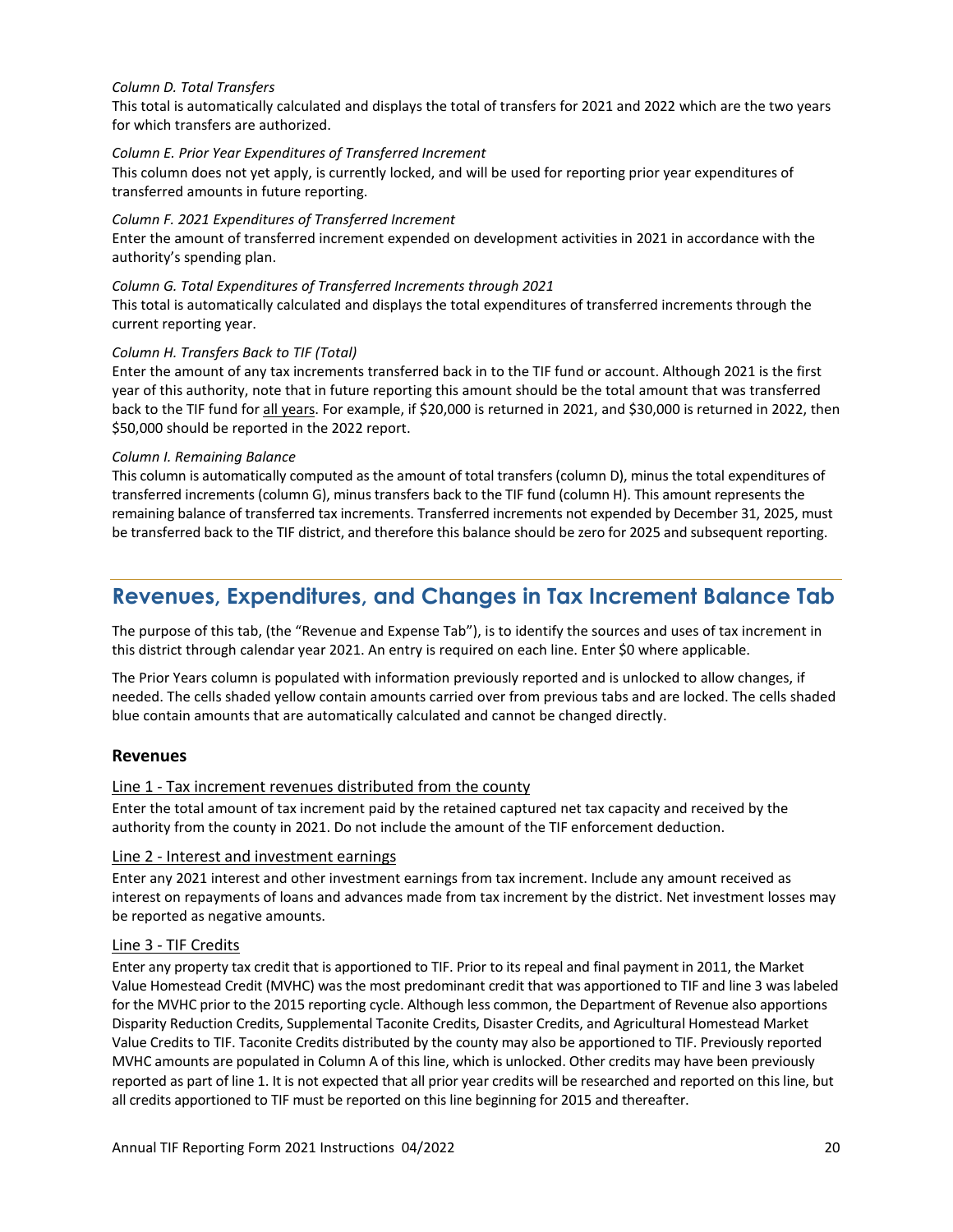#### Line 4 - Loan/advance repayments

Enter any 2021 amounts received as repayments of an advance or loan previously made by the district. Enter principal amounts only.

Repayment of a loan or advance should be reported on this line only if it was initially reported as a capital expenditure in the operating statement. If the initial loan was reported on the balance sheet as a receivable, any principal repayment should also be reported on the balance sheet as a reduction of the receivable.

#### Line 5 - Lease proceeds

Enter any 2021 amount received from the lease/rental of real or personal property purchased with tax increment.

#### Line 6 - Repayments or return of tax increment per agreements

Enter repayments or returns of tax increment made to the authority under agreements for a district for which the request for certification was made after August 1, 1993. Do not include non-TIF revenue sources on this line. Non-TIF revenue should not be included on the form.

#### Line 7 - Total Revenues

The total on this line is automatically calculated, and is the sum of lines 1 through 6.

# **Expenditures**

#### Line 8 - Project costs (other than PAYG)

This line is populated from line 12, columns A and B, in the Project Costs Tab.Line 9 - Tax increment returned to county

Enter the amount of tax increment returned to the county auditor.

Bond payments are recorded on lines 10 thru 14, with lines 10 and 11 pertaining to principal payments and lines 12 thru 14 pertaining to interest.

#### Line 10 - Payments for PAYG note or contract

This line is populated from line 11 in the PAYG Tab.

#### Line 11 - Payments on all other TIF bonds

This line is populated from line 4 in the Debt Tab, which includes principal paid on TIF bonds.

#### Line 12 - Interest on PAYG

This line is populated from line 12 in the PAYG Tab.

#### Line 13 - Interest on all other (TIF and Non-TIF) bonds

This line is populated from line 5 in the Debt Tab, which includes interest paid on TIF and Non-TIF bonds.

#### Line 14 - Interest on interfund loans

This line is populated from line 8 in the Interfund Loans Tab.

#### Line 15 - Total expenditures

This line is automatically calculated, and is the sum of lines 8 through 14.

#### Line 16 - Revenues over (under) expenditures

This line is automatically calculated, and is line 7 minus line 15.

# **Other Sources and Uses**

# Line 17 - Transfers in

This line is populated from line 3 in the Transfers Tab.

# Line 18 - Transfers out

This line is populated from line 5 in the Transfers Tab.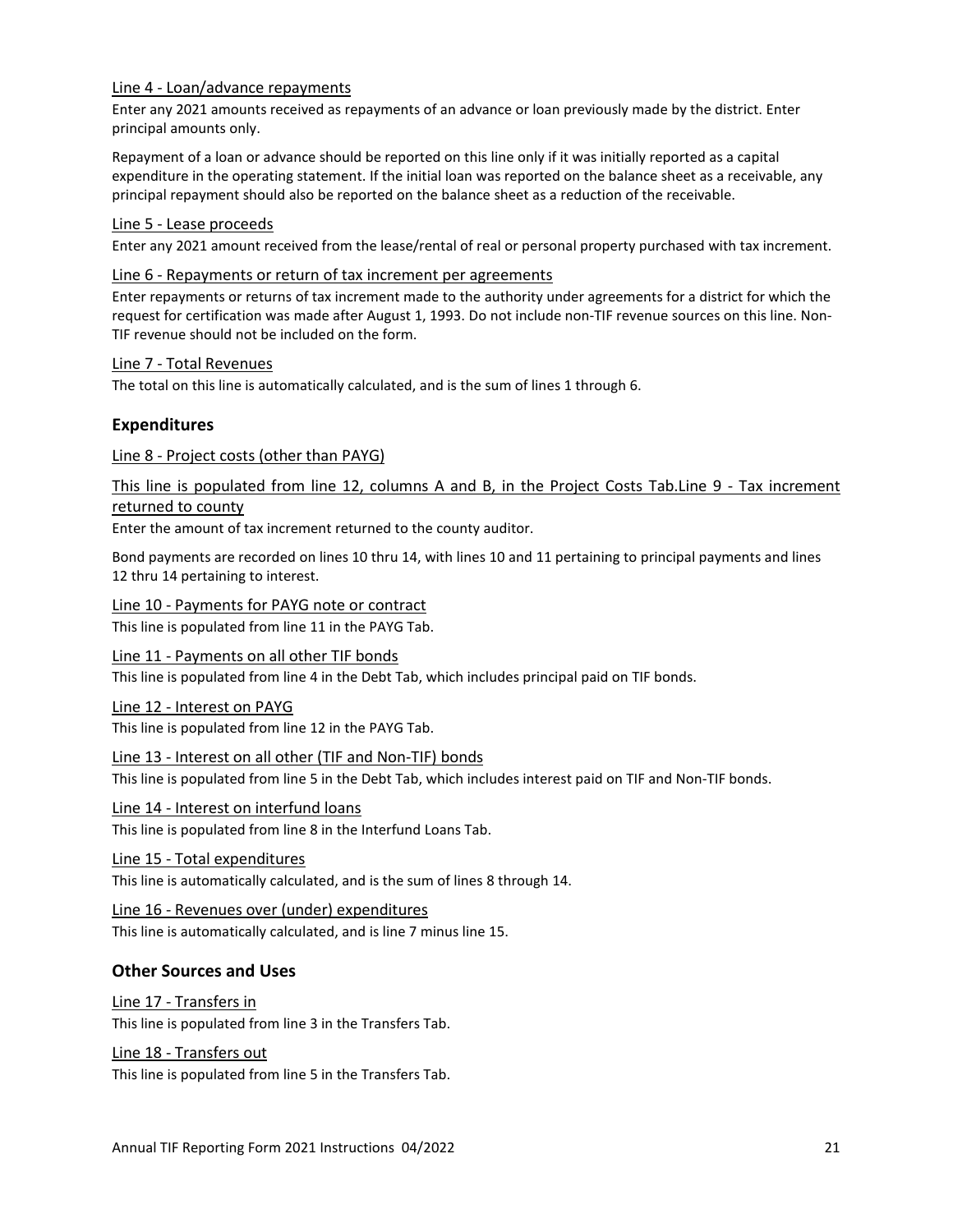#### Line 19 - TIF Bonds issued (other than refunding bonds)

This line is populated from line 2 in the Debt Tab and pertains to TIF bonds.

#### Line 20 - Refunding TIF bonds issued

This line is populated from line 3 in the Debt Tab and pertains to TIF bonds.

#### Line 21 - TIF Bonds refunded

If TIF bonds were refunded, enter the principal amount of the TIF bonds that were refunded as a negative number for 2021.

#### Line 22 - TIF Bond discount

If TIF bonds were sold at a discount, enter the discount amount as a negative number for each TIF bond sold in 2021.

#### Line 23 - TIF Bond premium

If TIF bonds were sold at a premium, enter the premium amount for each TIF bond sold in 2021.

#### Line 24 - Sales of property

Enter for 2021 the amount received from the sale of real or personal property purchased with tax increment.

#### Line 25 - Other (see instructions, comment required)

This line is for reporting any other source or use (and which therefore enables the form to balance). There are only a few expected situations for which this line might be used: write-downs or write-offs of interfund loans, and unrealized gains or losses for things such as the write-down of land held for resale. Do not include the receipt or expenditure of any non-TIF revenue sources. A comment is required on line 30 to explain the amount reported and any unique or unexpected entry will likely lead to follow-up communication from the OSA.

#### Line 26 - Total other sources and uses

This line is automatically calculated, and is the sum of lines 17 through 25.

#### Line 27 - Net change in tax increment balances

This line is automatically calculated, and is the sum of lines 16 and 26.

Line 28 - Tax increment balance (beginning 01/01/2021)

This line is automatically populated from line 27, column A.

# Line 29 - Tax increment balance (ending 12/31/2021)

This line is automatically calculated, and is the sum of lines 27 and 28, column B.

#### Line 30 - Comments

Provide any explanation or comments regarding this tab on line 30. A comment is required to explain any amount reported on line 25. If line 25 amounts relate to a bond, provide the full name of the bond, the issue date, the purpose of the bond, and type of TIF qualifying expenditures (utilities, improvements, etc.).

# <span id="page-21-0"></span>**Balance Sheet Tab**

This tab records the assets, liabilities, deferred inflows, and fund balances of the district at the beginning and end of the current reporting period. An entry must appear on each line of this tab. Enter \$0 where appropriate. Negative amounts may not be entered except as noted.

The prior year column is populated with amounts previously reported and the cells are unlocked to allow changes, if needed.

#### **Assets**

Line 1 - Cash Enter the year-end balances of cash for the TIF district.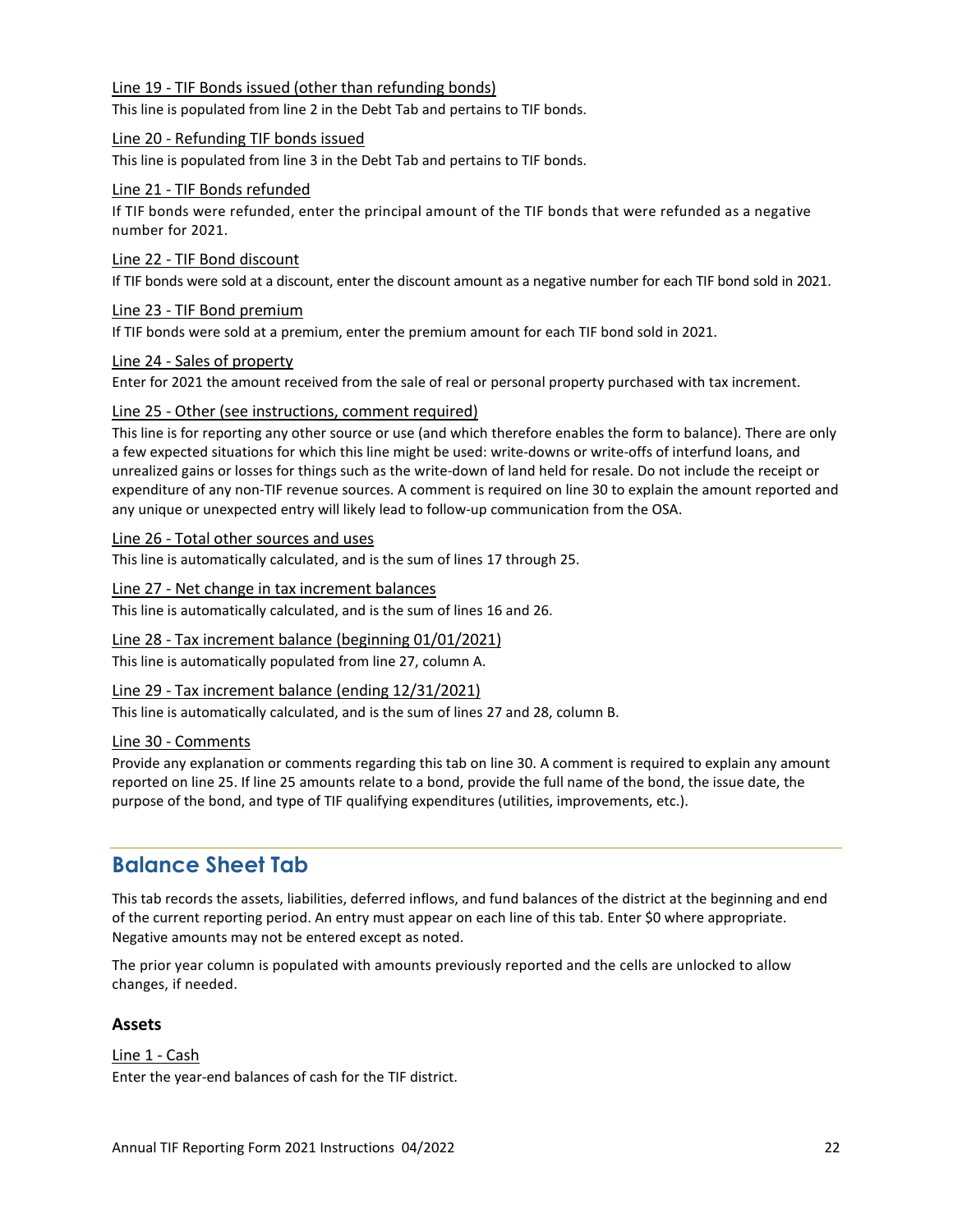#### Line 2 - Investments

Enter the year-end balances of investments for the TIF district.

#### Line 3 - Due from other TIF districts

This line is populated from line 5, columns A and B, in the Interfund Loans Tab.

#### Line 4 - Due from non-tax increment accounts

This line is populated from line 6, columns A and B, in the Interfund Loans Tab.

#### Line 5 - Interest receivable

Enter the year-end balances of interest receivable for the TIF district.

#### Line 6 - Taxes receivable

Enter the year-end balances of taxes receivable for the TIF district.

#### Line 7 - Other receivables

Enter the year-end balances of any other receivables for the TIF district.

#### Line 8 - Property held for resale

Enter the year-end balances of property held for resale for the TIF district. As required by statute, report the cost of the property rather than the fair market value, even if the fair market value is lower.

It is not necessary to report any reductions in the value of lands held for resale, nor are any such write-downs expected to be reported. However, some authorities have inquired about how such a write-down could be reported. An authority that desires to report write-downs of land held for resale can reduce the amount reported on this line and make a corresponding entry on line 25 of the Revenue and Expense Tab. If such write-downs are reported, any subsequent increase in value (but not above cost) should also be reported.

#### Line 9 - Total Assets

This line is automatically calculated, and is the sum of lines 1 through 8. The amounts on this line must equal the amounts on line 16.

#### **Liabilities**

Line 10 - Due to other TIF districts This line is populated from line 3, columns A and B of the Interfund Loans Tab.

# Line 11 - Due to non-tax increment accounts

This line is populated from line 4, columns A and B of the Interfund Loans Tab.

#### Line 12 - Accounts payable

Enter the year-end balances of accounts payable for the TIF district.

#### Line 13 - Unearned revenue

Enter the year-end balances of unearned revenue for the TIF district and provide explanation of the amount on the Comment Tab.

#### Line 14 - Total Liabilities

This line is automatically calculated, and is the sum of lines 10 through 13.

# **Deferred Inflows**

#### Line 15 - Deferred inflows

Enter the total amount of any deferred inflows for the TIF district and provide explanation of the amount in the Comment Tab.

Line 16 - Total Liabilities and Deferred Inflows This line is automatically calculated, and is the sum of lines 14 and 15.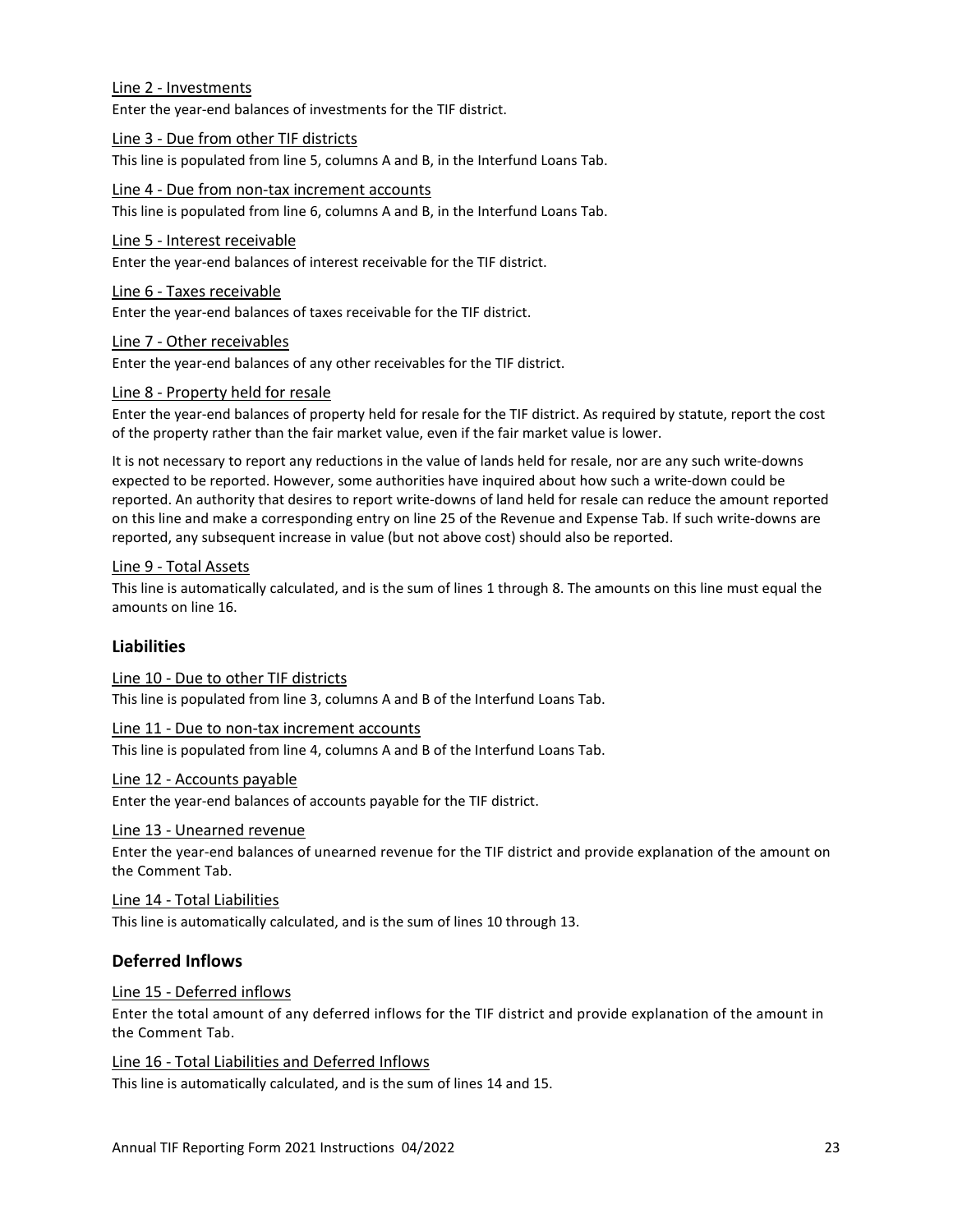# **Tax Increment Balance**

#### Line 17 - Total tax increment balance

This line is populated from lines 28 and 29 in the Revenue and Expense Tab.

# Line 18 - Total liabilities and tax increment balance

This line is automatically calculated, and is the sum of lines 16 and 17. The amounts on this line must equal the amounts on line 9.

# <span id="page-23-0"></span>**EIC - Excess Increment Calculation Tab**

The TIF Act requires that a development authority calculate annually the amount of excess tax increments of a TIF district. The TIF Act also allows the State Auditor to exempt an authority from reporting the excess tax increment calculation if the authority certifies to the State Auditor in its Report that the total amount authorized by the tax increment plan to be paid with increments from the district exceeds the sum of the total increments collected for the district for all years by 20 percent.

Lines 1 through 4 of this tab are automatically populated from information reported elsewhere in the TIF Annual Reporting Form. If line 4 shows Required, complete lines 5 through 17. If line 4 shows Not Required, proceed to the Annual Disclosure Statement Tab.

# Line 1 - Tax increment generated by the district since certification

This field is automatically populated. It is the sum of the amounts reported on lines 7 (Total revenues) and 24 (Sale of property), column C, in the Revenue and Expense Tab.

Line 2 - Multiply the above amount by 1.2

This field is automatically calculated.

# Line 3 - Total costs authorized by the TIF plan to be paid or financed with tax increment

This field is automatically populated. This amount is from line 28 (Total Estimated Project/Financing Costs to be Paid from Tax Increment) in the Overview Tab.

#### Line 4 - Based on the calculation above, the Excess Increment Calculation Report is:

This field is populated with the words Required or Not Required. Required is shown if 120% of actual tax increment receipts (line 2) are greater than the total costs authorized by the TIF plan to be paid or financed with tax increment from the district (line 3). If Required is shown, complete the remaining lines on this tab. If Not Required is shown, proceed to the Annual Disclosure Statement Tab.

# **Excess Increment Calculation Report**

# Line 5 - Total tax increment generated by district since certification

This field is automatically populated from line 1 in this tab.

Line 6 - Subtract total tax increment returned to the county

This field is automatically populated from line 9 (tax increment returned to the county), column C, in the Revenue and Expense Tab.

Line 7 - Subtotal A

This field is automatically calculated as line 5 minus line 6.

Line 8 - Total costs authorized by the TIF plan to be paid or financed with tax increment This field is automatically populated from line 3 in this tab.

Line 9 - Subtract authorized costs that have been or will be paid from sources other than tax increment Enter the amount, if any, of the total costs authorized by the TIF plan for this TIF district (line 8) that have been or will be paid from sources other than tax increment. Costs paid with TIF bond proceeds are considered to be paid with tax increment and should not be included.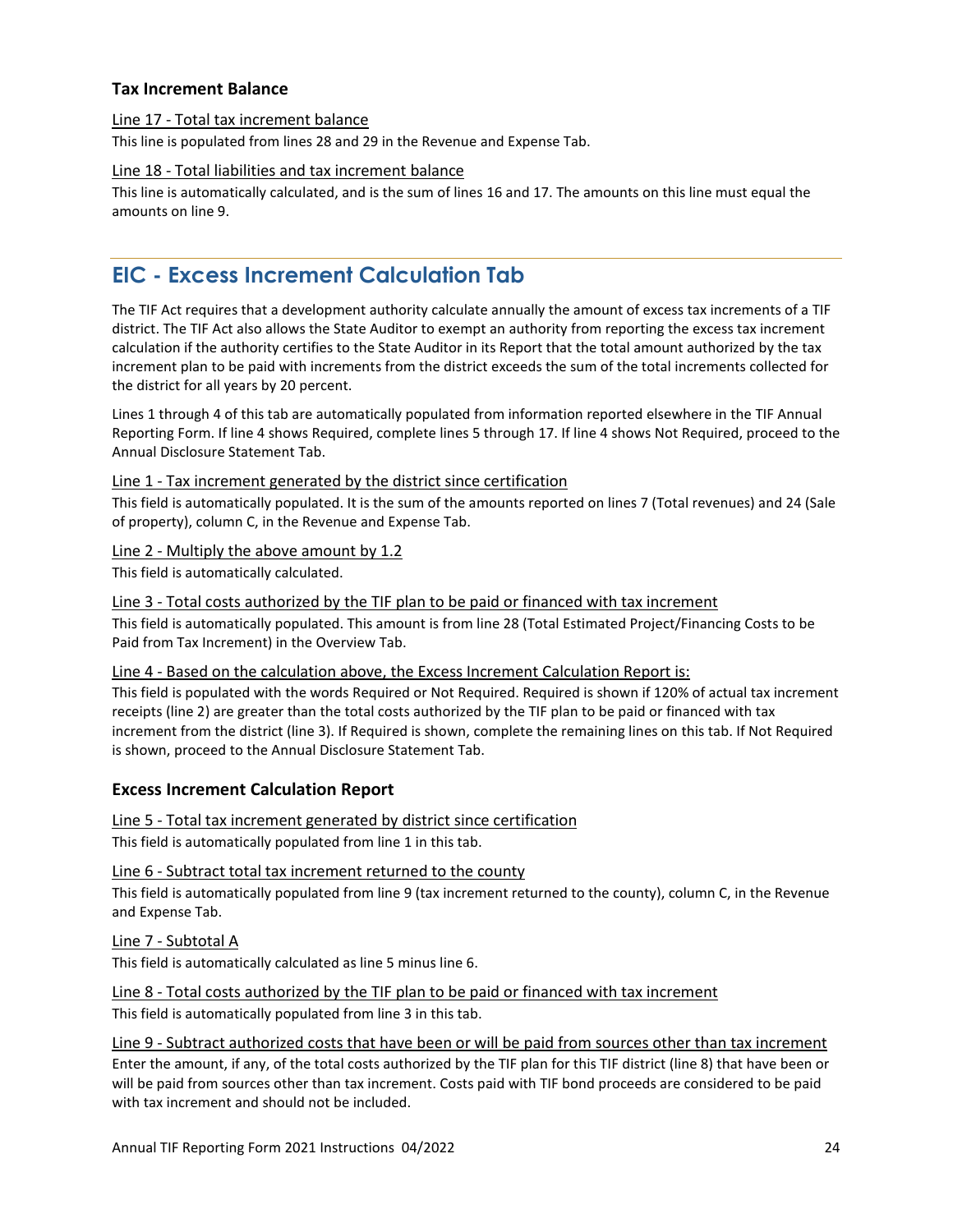Line 10 - Subtract principal and interest payments due after the year ended December 31, 2021

Enter the amount of principal and interest payments due on the district's outstanding debt after December 31, 2021. Include any obligation that meets the definition of bonds under Minn. Stat. § 469.174, subd. 3 (TIF bonds, interfund loans, PAYG, external loans). Enter \$0 if appropriate.

Line 11 - Add transfers of increment made prior to December 31, 2021, used to pay for Minn. Stat. § 469.1763 deficits

Enter the amount of tax increment transferred to other TIF districts to eliminate deficits as permitted by Minn. Stat. § 469.1763, subd. 6 (deficit pooling law) that were made by December 31, 2021. Enter \$0 if appropriate.

#### Line 12 - Subtotal B

This amount is automatically calculated, and is the net amount of lines 8 through 11.

#### Line 13 - Excess increment (subtract subtotal B from subtotal A)

This amount is automatically calculated, and is line 7 minus line 12.

#### Line 14 - Prepayment of any outstanding bonds

Enter the amount of excess increment used to prepay outstanding bonds, if any. Enter \$0 if none.

#### Line 15 - Discharge of the pledge of tax increment for any outstanding bonds

Enter the amount of excess increment used to discharge the pledge of tax increment for any outstanding bond, if any. Enter \$0 if none.

Line 16 - Payment into an escrow account dedicated to the payment of any outstanding bond Enter the amount of excess increment paid into an escrow account dedicated to the payment of outstanding bonds, if any. Enter \$0 if none.

#### Line 17 - Excess increment after subtractions of authorized uses

<span id="page-24-0"></span>This field is automatically calculated, and is the net amount of lines 13 through 16.

# **Annual Disclosure Statement Tab**

Pursuant to Minn. Stat. § 469.175, subd. 5, a development authority must, no later than August 15, 2022, publish in a newspaper of general circulation an annual statement disclosing information regarding the TIF districts located within the municipality. All TIF districts required to report to the OSA must be included in the annual disclosure statement (ADS). Publication of the ADS is required, even if the amounts are zero.

The authority must provide a copy of the ADS (whether the statement has been or will be published) to the OSA, the County Auditor, County Board, and the governing body of the municipality, if different from the authority, by August 1, 2022. This tab is used to facilitate this requirement. It is not necessary to submit an affidavit of publication to the OSA.

A development authority with multiple TIF districts may publish the ADS as a table with each district being a column and lines 4-12 representing the rows of the table.

# Line 1 - Name of Development Authority

This field is populated with the name of the development authority.

#### Line 2 - Name of Municipality

This field is populated with the name of the municipality that approved the district.

# Line 3 - Name of the Newspaper and date of publication

Enter the name of the newspaper in which the ADS was or will be published. Enter the date of publication.

#### Line 4 - Current net tax capacity

This field is populated from line 4 in the District Information Tab.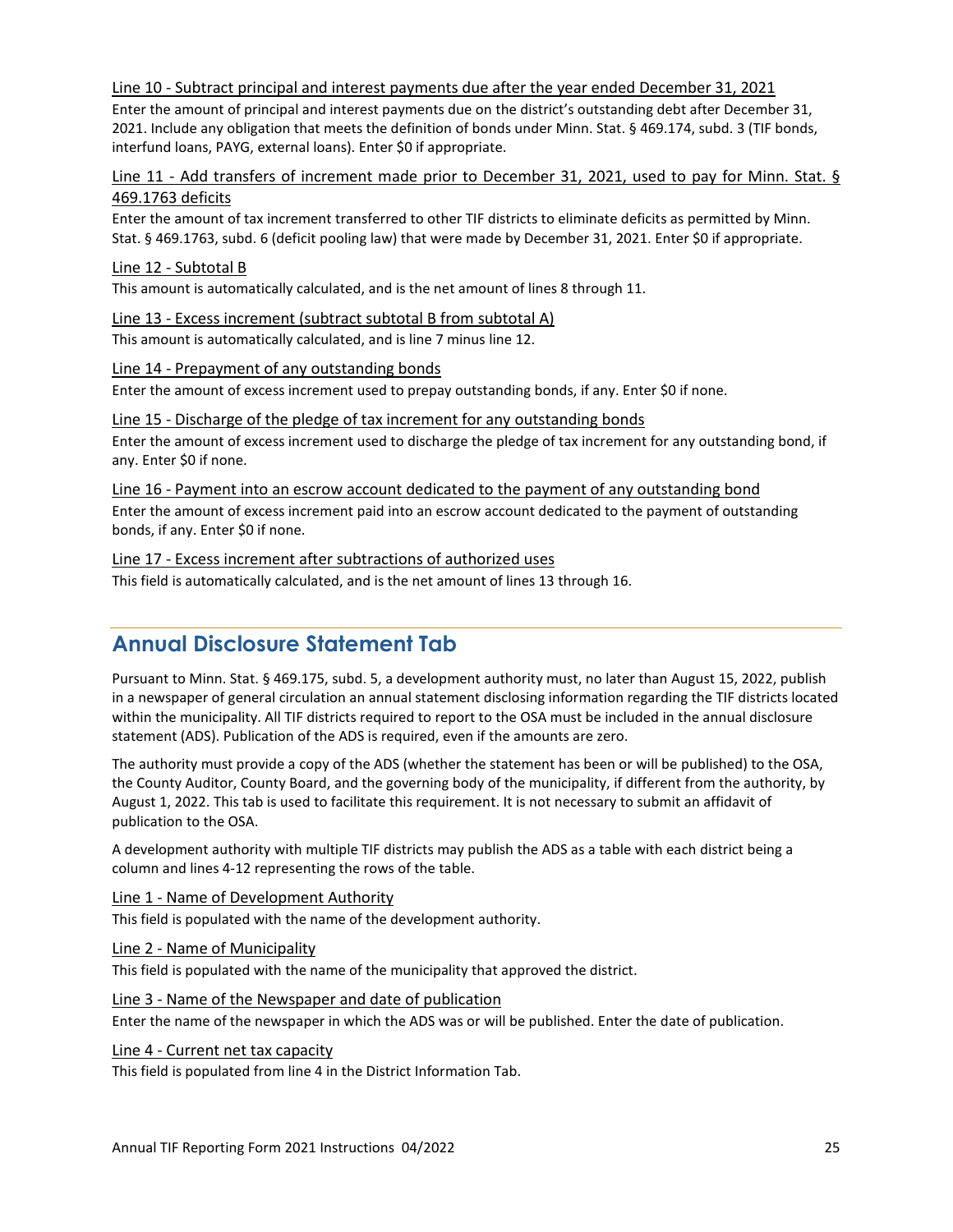#### Line 5 - Original net tax capacity

This field is populated from line 5 in the District Information Tab.

#### Line 6 - Captured net tax capacity

This field is populated from line 6 of the District Information Tab.

#### Line 7 - Principal and interest payments due in 2022

This field is populated from the total amounts of principal and interest due in 2022 from the Debt, Interfund Loans and PAYG tabs.

#### Line 8 - Tax increment received in 2021

This field is populated from lines 7B and 24B of the Revenue and Expense Tab.

#### Line 9 - Tax increment expended in 2021

This field is populated from line 15B of the Revenue and Expense Tab.

#### Line 10 - Month and year of first tax increment receipt

This field is populated from line 12 of the Overview Tab.

#### Line 11 - Date of required decertification

This field is populated from line 13 of the Overview Tab.

# Line 12 - The total increased property taxes to be paid from outside the district if fiscal disparities Option A applies\*

This field is populated from line 10 of the District Information Tab.

Lines 4-11 must be published even if the amounts are zero. Line 12 is only necessary if the municipality is located in the fiscal disparities area and the municipality chose Option A under Minn. Stat. § 469.177, subd. 3(a), for the TIF district. Line 12 is labeled with an asterisk and must be accompanied by the corresponding notation when required:

\*The fiscal disparities property tax law provides that the growth in commercial-industrial property tax values is shared throughout the area. In a tax increment financing district, this value sharing can either result in a decrease in tax increment financing district revenue or a tax increase for other properties in the municipality depending on whether the tax increment financing district contributes its share of the growth. Amounts displayed here indicate that the district did not contribute its growth in commercial-industrial property tax values and represent the resulting increase in taxes on other properties in the City for taxes payable in 2021.

#### Lines 13-19 - Contact information For more information

The ADS must also inform readers how they can attain additional information regarding each district. Enter on lines 13-19 the contact person and their address (including city, state, zip code), phone, and email. If no email address is available, enter "none" on line 19.

# <span id="page-25-0"></span>**Comments Tab**

Line 1 - Please enter any additional comments regarding this district Enter any explanations, additional information, questions and/or comments here.

# <span id="page-25-1"></span>**Frequently Asked Questions**

#### How should an interfund loan be reported?

Interfund loans (IFLs) should be reported on the Interfund Loan Tab. Note that the "Authorized Amount" (line 9, column H) is the amount approved by the resolution authorizing the IFL, whereas the draw amounts (line 9,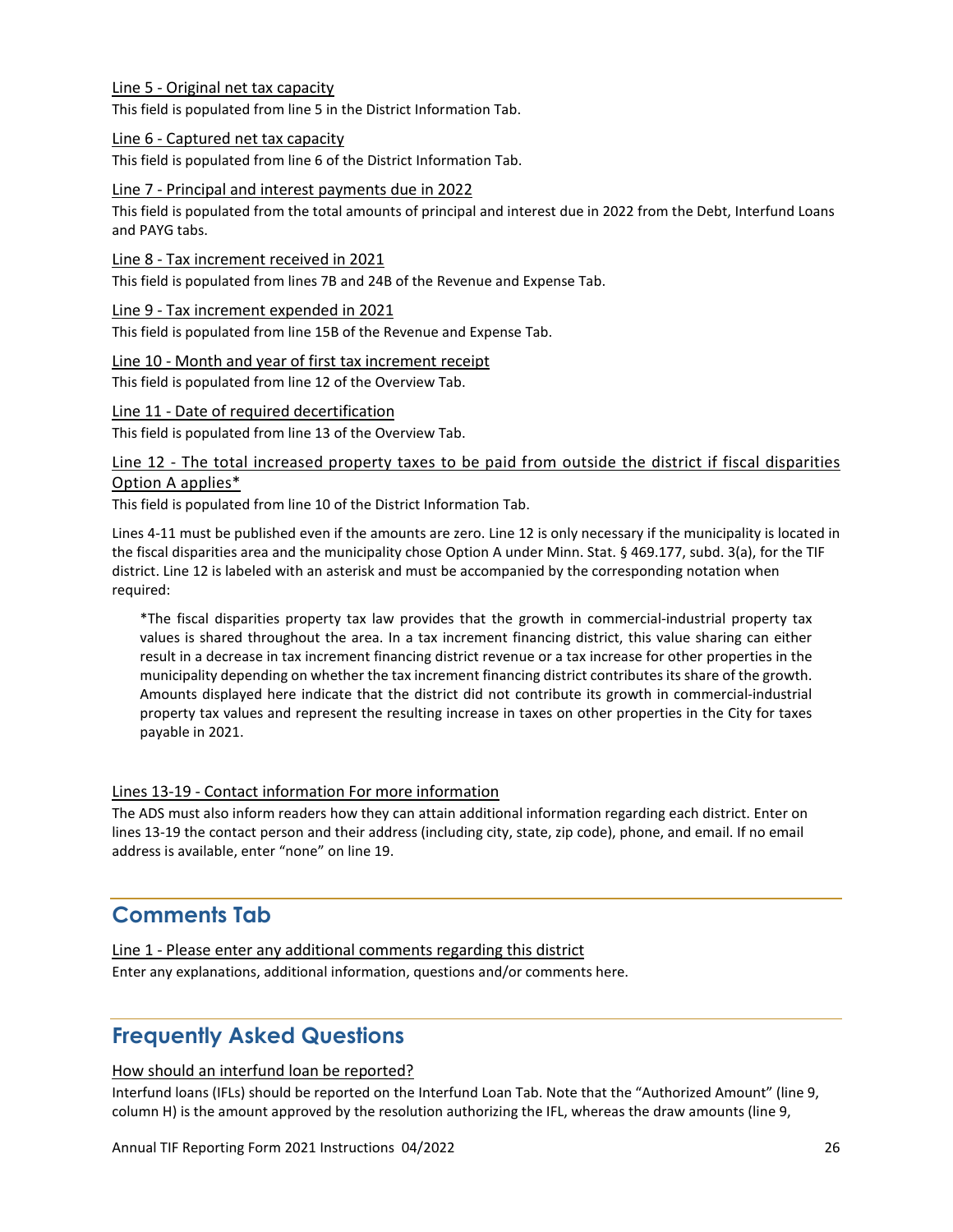columns H and I) are the amounts of loan draws as of the current reporting year. The outstanding balance (line 9, column N, and lines 3-6) will then carry over to the Balance Sheet Tab as a "due to" when the district receives a loan (lines 10 or 11), or as a "due from" when the district is making the loan (lines 3 or 4). The project costs that are paid with the IFL proceeds should be reported as they are expended on the Project Cost Tab (lines 1-10) of the district receiving the loan. Any balance of unexpended IFL amounts should be reflected in the assets on the Balance Sheet Tab (generally as cash on line 1).

# Do not report an interfund loan as an accounts payable.How should the purchase of land and other land transactions be reported?

If land purchase costs are part of the costs incurred by a developer under a PAYG, those costs should be reported on line 2 of the PAYG Tab. If the land is purchased by the development authority with tax increment and held for resale, report the cost of the land on line 8 of the Balance Sheet Tab as "Property held for resale." Otherwise, report the cost of land purchased with tax increment on line 1 of the Project Costs Tab.

If land purchased by the development authority with tax increment is sold to a developer, the proceeds of this sale should be reported as a source of revenue on line 24 (Sales of property) of the Revenue and Expense Tab. If property held for resale is sold at a discount and the underlying Development Acts allow this "discount" to be recorded as an expenditure, then report the discounted amount as a project cost on line 1 of the Project Costs Tab.

The unrealized gains or losses occurring when property held for resale loses value, or later increases in value (but not above cost), are not expected to be reported for TIF oversight purposes. However, a development authority that wishes to report these gains or losses can report them by adjusting the value of the land held for resale on the Balance Sheet Tab and entering a corresponding amount on line 25 of the Revenue and Expense Tab. A comment must be entered on line 30 of the Revenue and Expense Tab explaining the activity.

# How should payments toward bonds be reported if the district is not pledged to pay the bond?

If a bond is not secured by a pledge of increment from any TIF district, it is considered a "non-TIF" bond. In previous years, payments of tax increment toward the debt service of non-TIF bonds have been inconsistently reported. This year's changes to the form should allow for consistent reporting on the Debt Tab where "Non-TIF bond" is now an explicit Type of bond in the debt table (see line 6, column B).

Unlike TIF bonds where TIF is pledged to the bond and the proceeds of the bond must be treated as if they were tax increment, the proceeds of non-TIF bonds are not treated like tax increment and are not reported in the same manner. Unlike TIF bonds, where project costs are reported on the Project Cost Tab as the bond proceeds are spent, no project costs should reported when the proceeds of a non-TIF bond are spent. Instead, report project costs on the Project Cost Tab in amounts equal to the principal payments when principal payments are made.

TIF bonds issue amounts carry over to the Revenue and Expense Tab on lines 19 and 20 (where refunded amounts, bond discounts, and bond premiums are also reported for TIF bonds). For non-TIF bonds, issue amounts are not reported (nor are refunded amounts, bond discounts, and bond premiums for non-TIF bonds).

Principal payments on TIF bonds carry over to the Revenue and Expense Tab on line 11, whereas principal payments on non-TIF bonds do not carry over (and are only reflected in the project cost amounts on line 8 which also reflects how the proceeds of TIF bonds were used).

Note that the development authority must be able to establish that the use of tax increment to pay debt service on a non-TIF bond is authorized. One example where tax increment has been used to make payments on a non-TIF bond is when a housing district uses tax increment to make debt service payments on improvement bonds backed by special assessments in order to assist in making the housing affordable.

Development authorities should be aware that non-TIF bonds are not obligations of a TIF district in the same manner as a TIF bond to which tax increment is pledge for its payment.

#### How should refunding bonds and refunded bonds be reported?

If a TIF bond is refunded with a refunding bond, both bonds should be reported as separate rows on the debt table. In other words, do not attempt to rename the record or otherwise attempt to combine them as a single record.

The refunded bond should be marked as refunded in column E and the refunded amount should be entered in column J. This entry in column J should end up leaving the outstanding principal balance in Column Q as \$0. (This might possibly occur over two reporting periods depending on the timing of the refunding activity.)